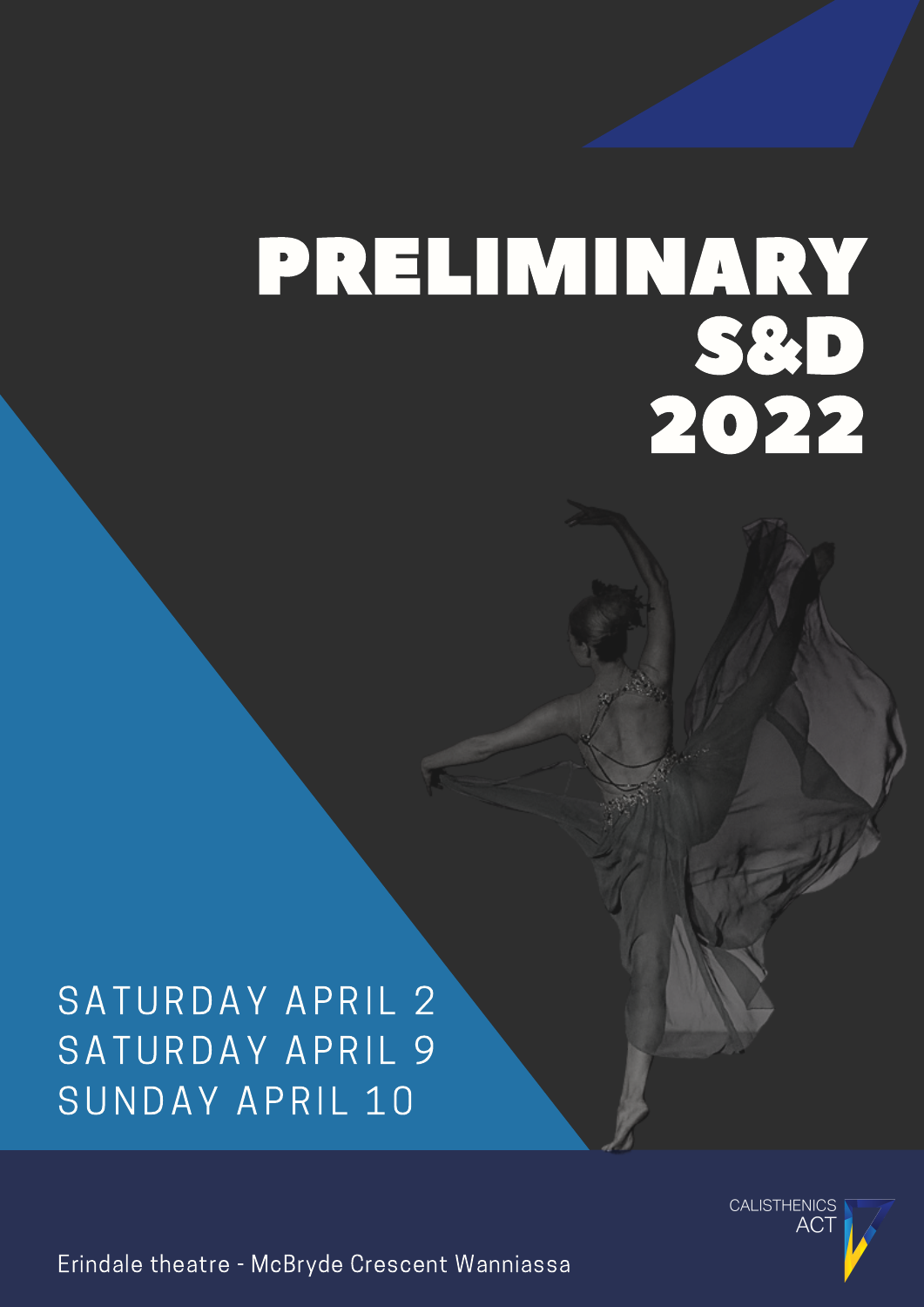**CHEDULEW**

**E**

**1**

**S** 

## **SATURDAY 2 APRIL**

#### **SESSION 1 8:30AM**

- page 3 Tinies Calisthenic Solo Novice
- page 4 Sub-Junior Calisthenic Solo Novice Pool A
- page 4 Sub-Junior Calisthenics Solo Novice Pool B **1 1 :30AM**
- page 5 Sub-Junior Calisthenic Solo Division 2
- page 5 Junior Calisthenic Solo Division 4

#### **SESSION 2**

- **1 :05PM**
- page 6 Junior Calisthenic Solo Division 3
- page 6 Junior Calisthenic Solo Division 2 **3: 10PM**
- page 7 Intermediate Calisthenic Solo Division 3
- page 7 Intermediate Calisthenic Solo Division 2

#### **SESSION 3**

#### **5:20PM**

- page 8 Junior Graceful Solo Division 2
- page 8 Intermediate Graceful Solo Division 3
- page 9 Intermediate Graceful Solo Division 2 **8:20PM**

1

- page 10 Senior Graceful Solo Division 2
- page 10 Master Graceful Solo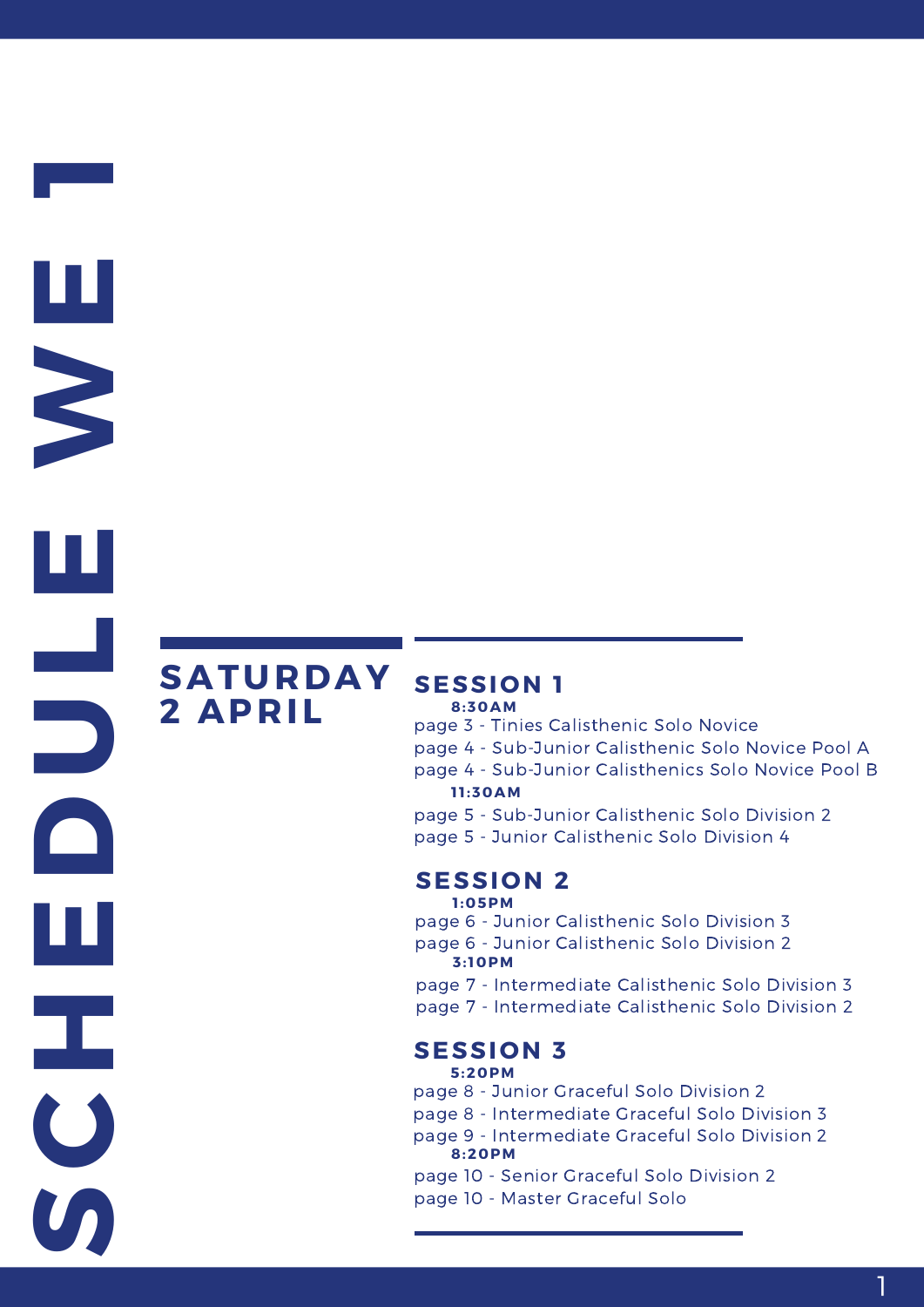## **SATURDAY 9 APRIL**

#### **SESSION 4 9:30AM**

page 11 - Sub-Junior Calisthenic Solo Division 1 page 12 - Junior Calisthenics Solo Division 1

#### **1 1 :30AM**

page 12 - Sub-Junior Calisthenic Solo Champ Div page 13 - Junior Calisthenic Solo Champ Div

#### **SESSION 5**

page 14 - Intermediate Calisthenic Solo Division 1 page 15 - Senior Calisthenic Solo Division 2 **1 :40PM**

**4:20PM**

page 16 - Sub-Junior Duo paeg 16 - Junior Duo

#### **SESSION 6**

page 17 - Intermediate Calisthenic Solo Champ Div page 18 - Senior Calisthenic Solo Champ Div **6:00PM**

## **SUNDAY 10 APRIL**

**S** 

**C**

**H**

**E**

**D**

**U**

**L**

**E**

**W**

**E**

**2**

#### **SESSION 7**

**9:00AM**

page 19 - Sub-Junior Graceful Solo Open page 19 - Junior Graceful Solo Division 1 **10:50AM**

page 20 - Intermediate Duo Division 1 page 20 - Intermediate Duo Champ Div page 20 - Senior Duo

#### **SESSION 8**

page 21 - Sub-Junior Graceful Solo Champ Div page 22 - Junior Graceful Solo Champ Div **1 :05PM** page 22 - Intermediate Graceful Solo Division 1 **3:20PM**

page 23 - Senior Graceful Solo Division 1

#### **SESSION 9 6:20PM**

page 24 - Intermediate Graceful Solo Champ Div page 25 - Senior Graceful Solo Champ Div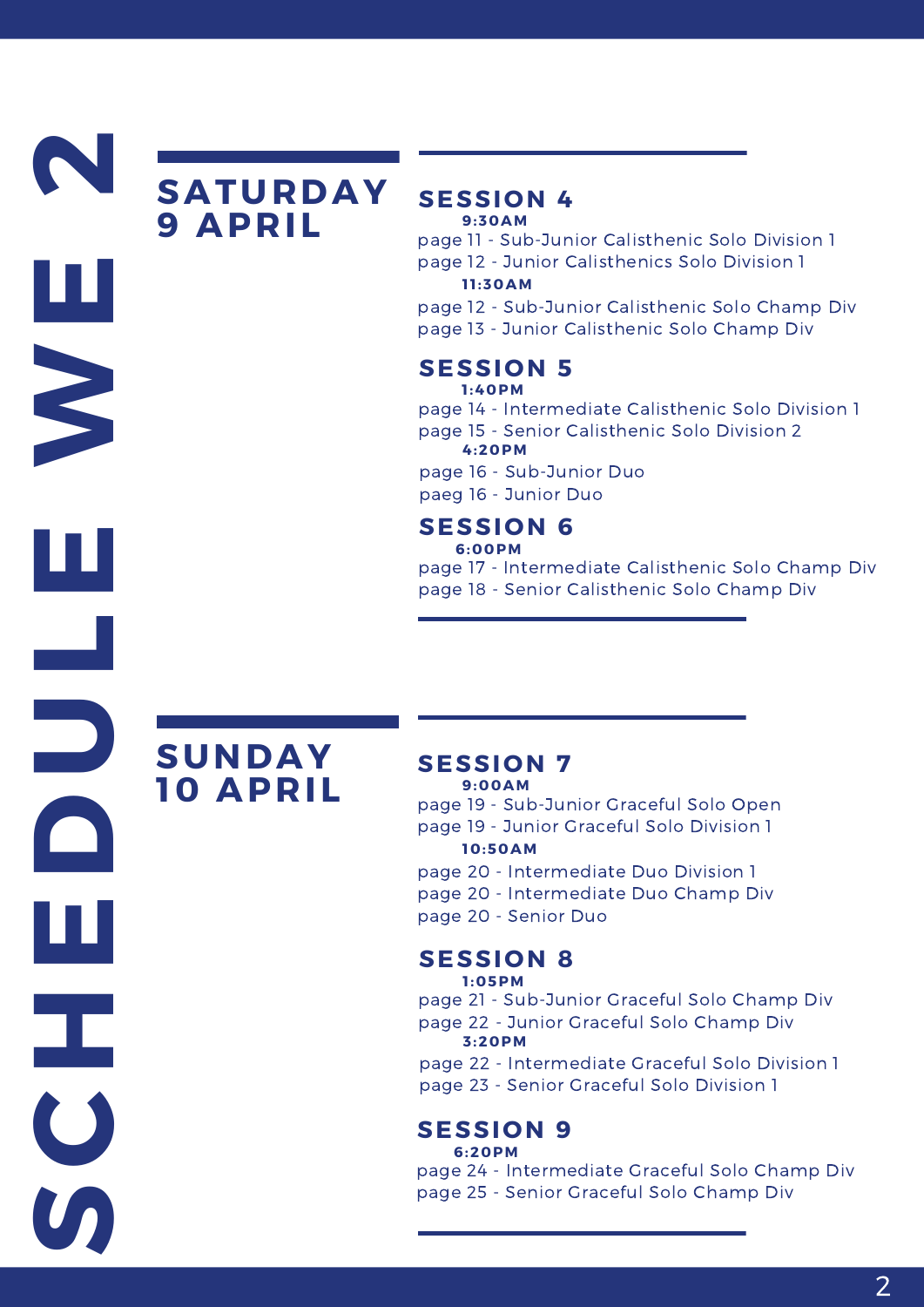## SATURDAY2APRIL2022

Adjudicator - Mellany Drew

### SESSION 1 8:30AM

#### TINIES CALISTHENIC SOLO NOVICE

| $\mathbf 1$    | <b>SARAH TRUDGIAN</b>     | Dannielle Moufarrige                        |     | Evatt       |
|----------------|---------------------------|---------------------------------------------|-----|-------------|
| $\overline{2}$ | REBEKAH CZERNY            | Tonya Whitney                               |     | Evatt       |
| 3              | <b>HARPER WALTERS</b>     | Alana Hayduk                                |     | Evatt       |
| 4              | <b>ABBY EVESTON</b>       | Jessica Phokos                              |     | Karilee     |
| 5              | CHARLOTTE HANCOCK         | Hannah Webb                                 |     | Evatt       |
| 6              | <b>RUBY NOWLAND</b>       | Abbie Matthews & Taryn Leslie               |     | Karilee     |
| 7              | PEYTON JONES              | Grace Cox                                   |     | Brindabella |
| 8              | <b>EVIE GREEP</b>         | Dannielle Moufarrige                        |     | Evatt       |
| 9              | MOMO ZHAO                 | Emma Jeffrey & Latoya Wong                  |     | Action      |
| 10             | <b>ALICE FITZPATRICK</b>  | Natalie Sainsbury                           |     | Karilee     |
| 11             | <b>AMELIE GENTLE</b>      | Lillian Junakovic & Charlotte Dennis-Latter |     | Evatt       |
| 12             | <b>MADELEINE GOELDNER</b> | Sarah Goodwin & Abbie Matthew               |     | Karilee     |
| 13             | <b>EVIE BENSON</b>        | Alison Riley                                |     | Joyelle     |
| 1st            | 2nd                       | 3rd                                         | 4th | 5th         |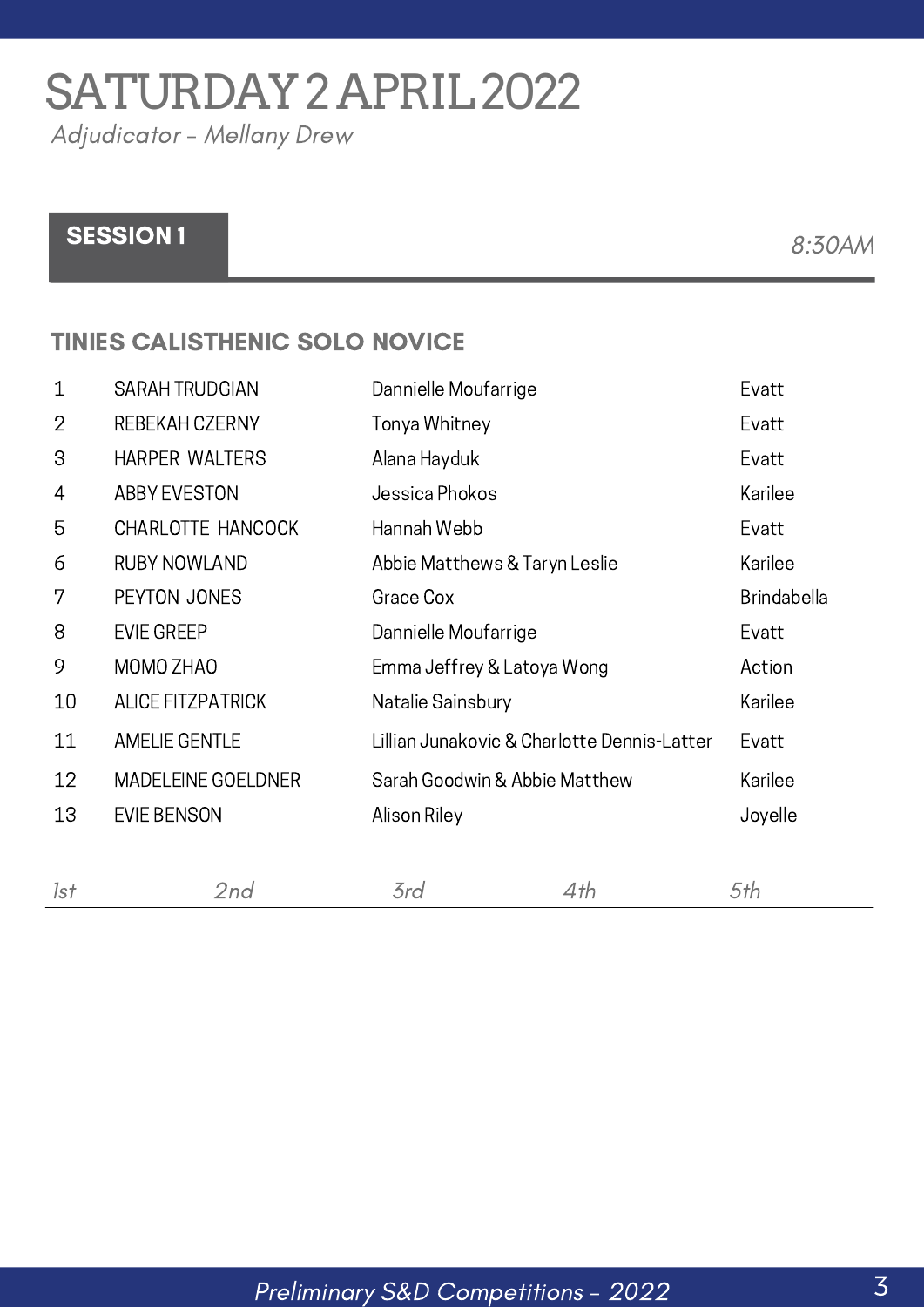#### SUB-JUNIOR CALISTHENIC SOLO NOVICE POOL A

| 1              | <b>VIOLET PIPE</b>    | Emma Jeffrey & Latoya Wong | Action             |
|----------------|-----------------------|----------------------------|--------------------|
| $\overline{2}$ | <b>IMANI KUMAR</b>    | Isobel Signorini           | Evatt              |
| 3              | PHOEBE MCGUIRE        | Amie Allan                 | Action             |
| 4              | <b>SUMMER FARR</b>    | Emma Jeffrey               | Action             |
| 5              | <b>KAITLYN EDMOND</b> | Emma Gillan                | Joyelle            |
| 6              | ALEXIS BROWNE         | Alice Humphries            | Evatt              |
| 7              | <b>AMELIE KAISER</b>  | Louisa-Jane Barker         | Karilee            |
| 8              | <b>BROOKE DERMODY</b> | Phoebe Logan               | Evatt              |
| 9              | <b>INDI-ROSE HATI</b> | Emma Jeffrey               | Action             |
| 10             | REBECCA FLETCHER      | Grace Cox                  | <b>Brindabella</b> |
| 11             | <b>JORJA WALTON</b>   | Charlotte Jackson          | Action             |
| 12             | AASHI RAAJ SRIVASTAVA | Isobel Signorini           | Evatt              |
| 13             | <b>DELANEY BRYNE</b>  | Emma Jeffrey               | Action             |
|                |                       |                            |                    |

|--|

#### SUB-JUNIOR CALISTHENIC SOLO NOVICE POOL B

| $\mathbf{1}$   | <b>JOYCE LIU</b>        | Emily Bourne & Samantha Bourne  | Karilee |
|----------------|-------------------------|---------------------------------|---------|
| 2              | SOFIA AOUN              | Taylah Parr                     | Joyelle |
| 3              | <b>ELIZA WATSON</b>     | Taylor Bye                      | Karilee |
| $\overline{4}$ | <b>LACEY POWER</b>      | Claire Hall                     | Evatt   |
| 5              | <b>REBECCA MINCHER</b>  | Emma Jeffrey                    | Action  |
| 6              | ANNABELLE LE            | Charlotte Jackson               | Action  |
| 7              | <b>ALICE HRSTIC</b>     | Jessica Phokos                  | Karilee |
| 8              | <b>GEMMA WATERFORD</b>  | Taylah Parr                     | Joyelle |
| 9              | <b>SAGE FOWLER</b>      | Chloe Taunton & Jasmine Lachlan | Deanne  |
| 10             | <b>MAYA PHOUNPADITH</b> | Kaitlin Phelan                  | Evatt   |
| 11             | <b>SAVANNAH FARR</b>    | Emma Jeffrey & Latoya Wong      | Action  |
| 12             | <b>ANA VULIC</b>        | Chelsea Edmonds                 | Deanne  |

| Preliminary S&D Competitions - 2022 |  |
|-------------------------------------|--|

1st 2nd 3rd 4th 5th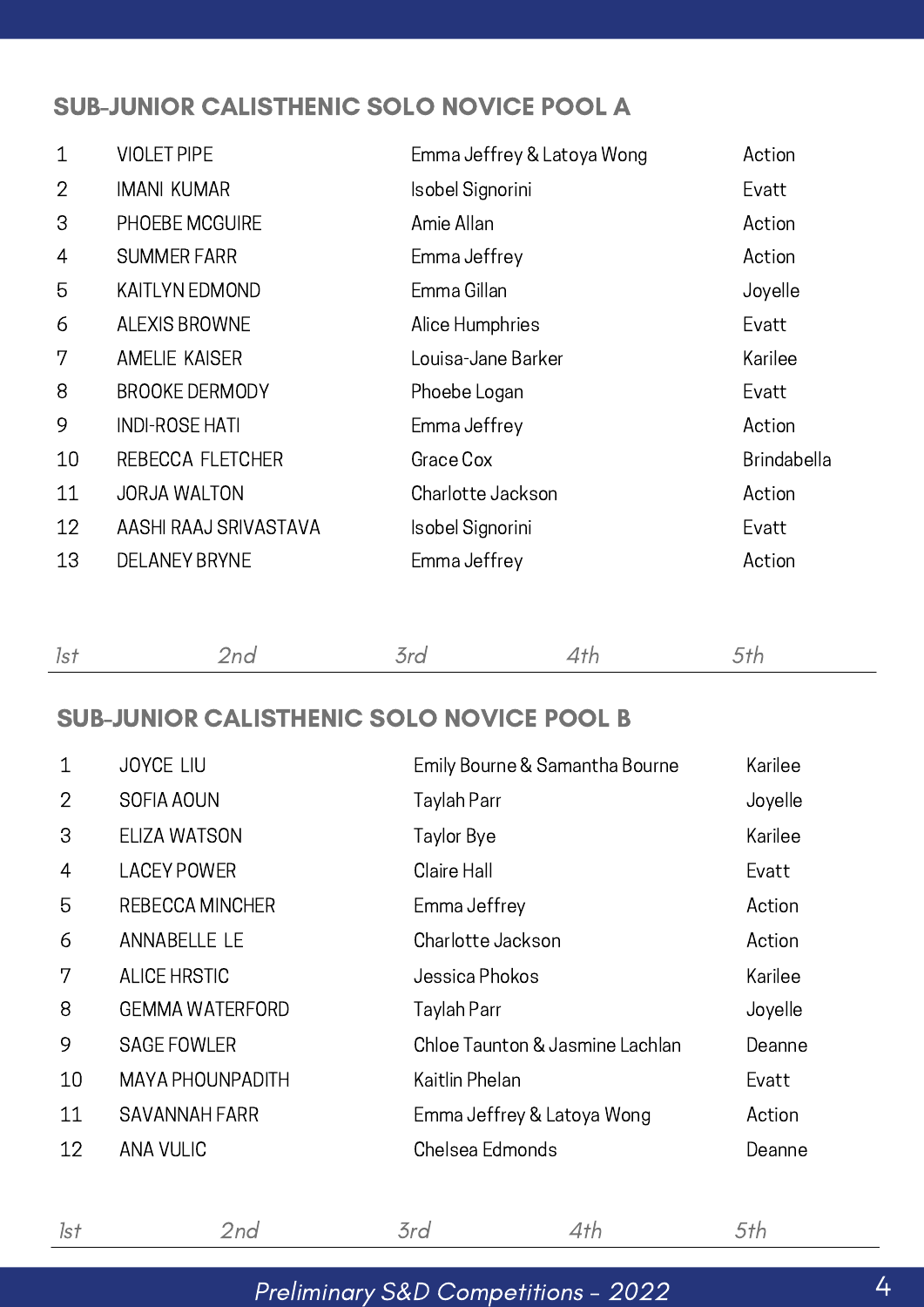#### SUB-JUNIOR CALISTHENIC SOLO DIVISION 2

| $\mathbf{1}$   | <b>LACEY WARREN</b>     | Amy Percival                       | Joyelle            |
|----------------|-------------------------|------------------------------------|--------------------|
| 2              | <b>STELLA FISHER</b>    | Keisha McDougall                   | Joyelle            |
| 3              | <b>BIANCA KING</b>      | <b>Tiffany Davies</b>              | Joyelle            |
| $\overline{4}$ | ZOE DRAKE-BROCKMAN      | Tayla Schafrin                     | Action             |
| 5              | ALICE GALLIFORD         | Chelsea Edmonds                    | Deanne             |
| 6              | <b>KYLAH SPINDLER</b>   | Amy Percival & Leila Rickman       | Brindabella        |
| 7              | <b>IZABELLA ATZE</b>    | Louisa-Jane Barker & Laura Stirton | Karilee            |
| 8              | <b>ELLIE WATERHOUSE</b> | <b>Tayler Altinger</b>             | <b>Brindabella</b> |

| the contract of the contract of the contract of | and the contract of the con- |  |
|-------------------------------------------------|------------------------------|--|
|                                                 |                              |  |

#### JUNIOR CALISTHENIC SOLO DIVISION 4

| $\mathbf 1$    | <b>ALICIA STAKELUM</b> | Lillian Junakovic           |     | Evatt   |
|----------------|------------------------|-----------------------------|-----|---------|
| 2              | <b>KAYLA JACK</b>      | Rachel Holdway              |     | Karilee |
| 3              | REBEKAH MURRAY         | Lillian Junakovic           |     | Evatt   |
| $\overline{4}$ | <b>IVY MATHIESON</b>   | Sarah Goodwin               |     | Karilee |
| 5              | <b>MADISON HYLAND</b>  | Jacqueline Dunn             |     | Karilee |
| 6              | <b>MADDISON LEIPER</b> | Alison Riley & Bella Coates |     | Joyelle |
|                |                        |                             |     |         |
| 1st            | 2nd                    | 3rd                         | 4th | 5th     |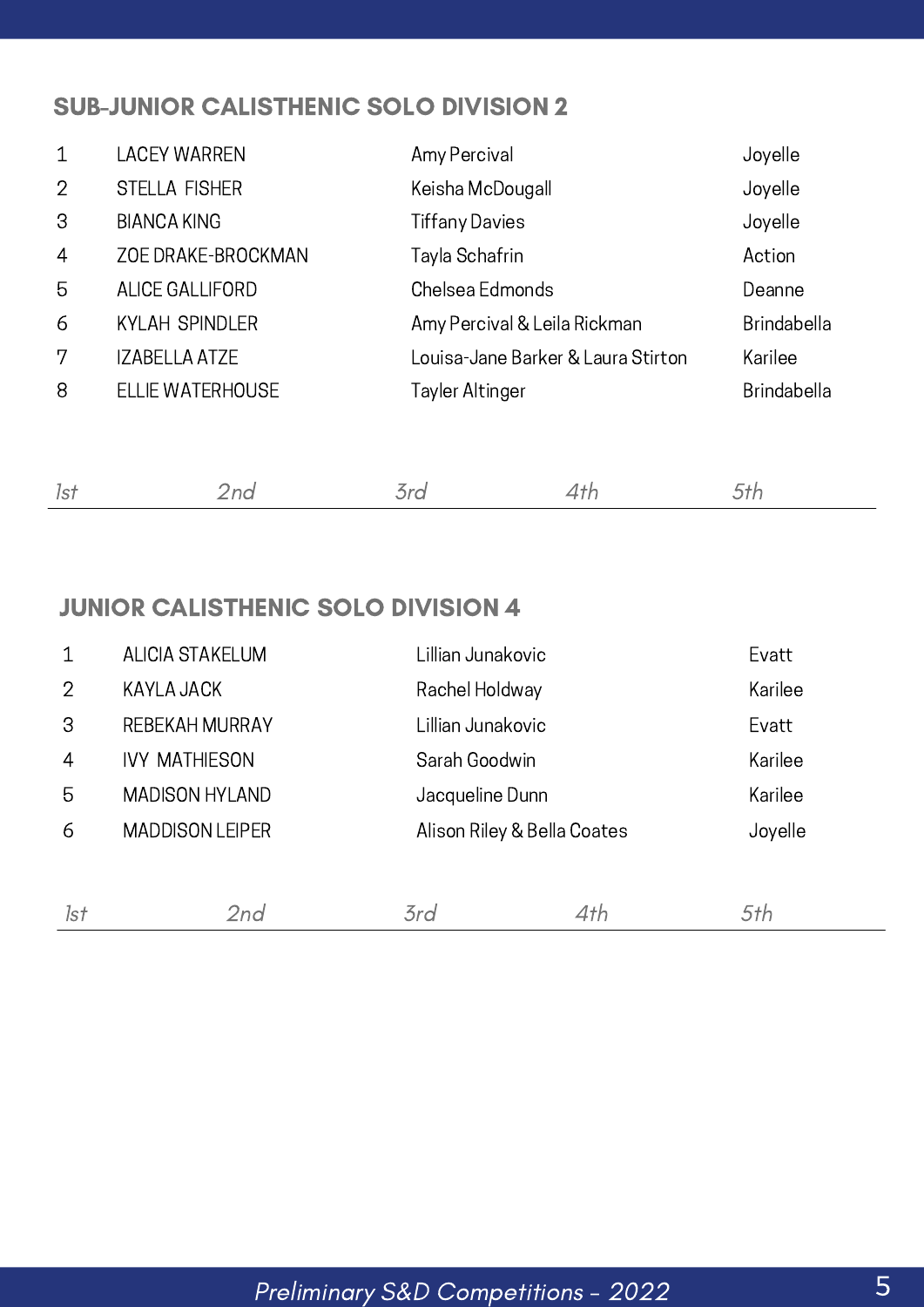Preliminary S&D Competitions - 2022

## SESSION 2 1:05PM

#### JUNIORS CALISTHENIC SOLO DIVISION 3

| $\mathbf{1}$   | <b>CLEA RILEY</b>       | Isabella Coates    |     | Joyelle            |
|----------------|-------------------------|--------------------|-----|--------------------|
| $\overline{2}$ | <b>MACY MOULE</b>       | Emily Lim          |     | Joyelle            |
| 3              | <b>ZALI RUITENBERG</b>  | Amie Allan         |     | Action             |
| $\overline{4}$ | <b>HANNAH CRUZ</b>      | Alexandra Andriolo |     | Brindabella        |
| 5              | <b>ISABELLA MCGRATH</b> | Samantha Urbaniak  |     | Joyelle            |
| 6              | ANNALISE VANHALA        | Breanna Vanhala    |     | Joyelle            |
| 7              | <b>CHLOE BLACK</b>      | Caitlin Bradley    |     | Action             |
| 8              | <b>KIYAH SMITH</b>      | Alexandra Andriolo |     | <b>Brindabella</b> |
| 9              | <b>BRIANNA LEIPER</b>   | Alison Riley       |     | Joyelle            |
|                |                         |                    |     |                    |
| 1st            | 2nd                     | 3rd                | 4th | 5th                |

#### JUNIOR CALISTHENIC SOLO DIVISION 2

| $\mathbf 1$    | <b>AISLINN BAKER</b>     | Emily Bourne & Samantha Bourne  | Karilee            |
|----------------|--------------------------|---------------------------------|--------------------|
| $\overline{2}$ | <b>SCARLETT GLEESON</b>  | Sarah-Jane Barr & Charlize Barr | Dowling            |
| 3              | <b>ISABELLE FARLIE</b>   | Lara Haines & Amy Percival      | <b>Brindabella</b> |
| 4              | <b>KEELEY BOURKE</b>     | Taryn Leslie                    | Karilee            |
| 5              | <b>ALYSSA RUITENBERG</b> | Rebekah Allan                   | Action             |
| 6              | MIA VAN DEN BOOGAARD     | Leila Rickman & Amy Percival    | <b>Brindabella</b> |
| 7              | <b>MADDISON GARDNER</b>  | Rachael Phelan                  | Evatt              |
| 8              | ELYSSA RODDAM            | Tonya Whitney                   | Evatt              |
| 9              | <b>LUCIA ACHESON</b>     | <b>Tiffany Davies</b>           | Joyelle            |
| 10             | <b>DAISY PIPE</b>        | Caitlin Bradley                 | Action             |
| 11             | PEYTON WHITE             | Taryn Leslie & Sarah Adam       | Karilee            |
| 12             | <b>ELLA GREEN</b>        | <b>Christie Capner</b>          | Action             |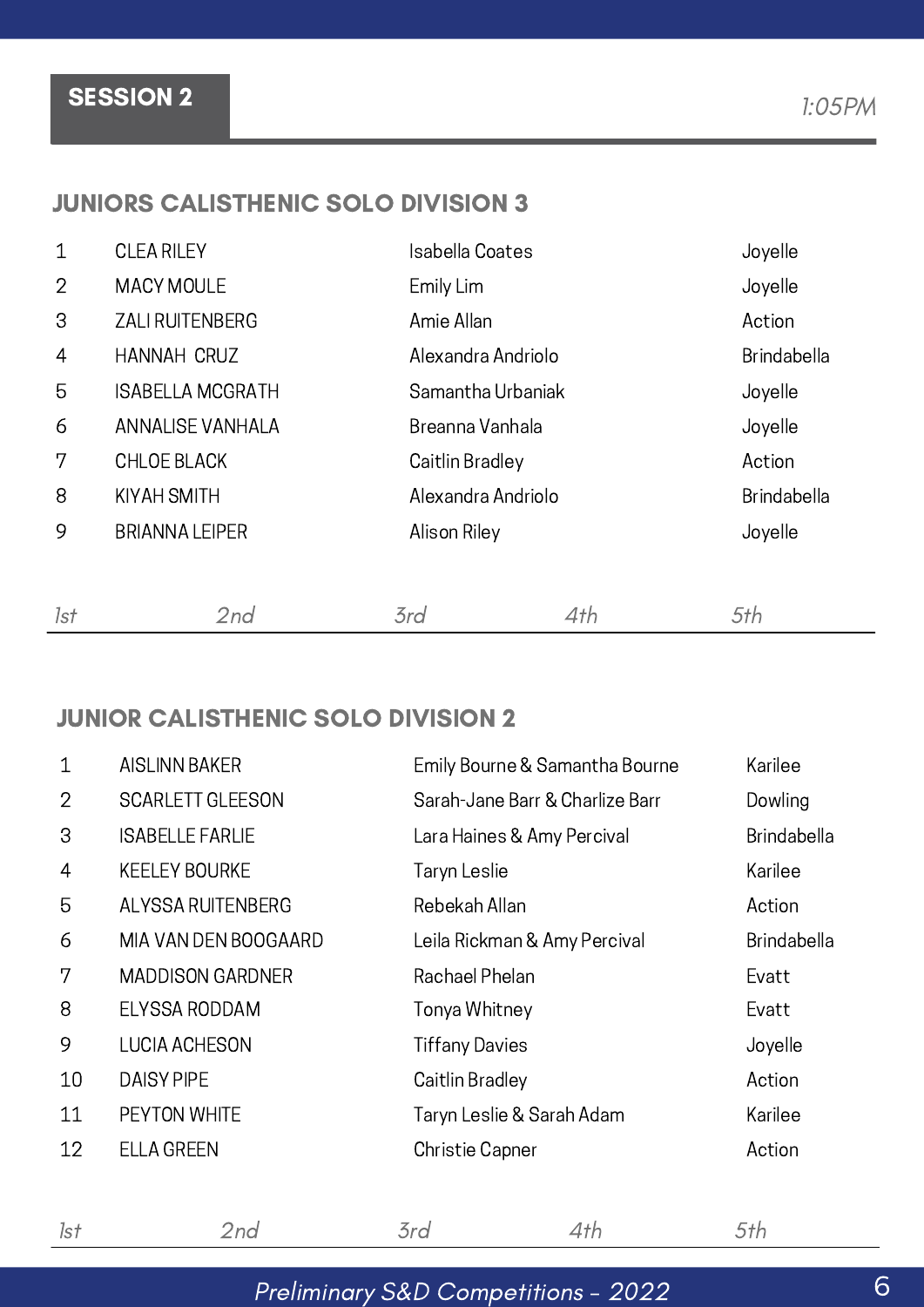#### INTERMEDIATE CALISTHENIC SOLO DIVISION 3

| $\mathbf 1$    | CHLOE COATES           | Isabella Coates & Samantha Urbaniak | Joyelle |
|----------------|------------------------|-------------------------------------|---------|
| $\overline{2}$ | LOUISE SIMPSON         | Jessye Muller                       | Karilee |
| 3              | <b>LEIHA MORRIS</b>    | Cherie Bradley                      | Action  |
| 4              | <b>LILY PIPE</b>       | Caitlin Bradley                     | Action  |
| 5              | NATALIA SESELJA        | Phoebe Logan                        | Evatt   |
| 6              | MELISSA VANHALA        | Alison Riley                        | Joyelle |
| 7              | <b>LARA RUITENBERG</b> | Rebekah Allan                       | Action  |
| 8              | <b>KATIE MACKAY</b>    | Alice Humphries                     | Evatt   |
| 9              | <b>MELODIE RUSSELL</b> | Alison Riley                        | Joyelle |
| 10             | PIPPI-KEESIA ROWE      | Cherie Bradley                      | Action  |
| 11             | <b>TESS MULDOON</b>    | Alana Hayduk                        | Evatt   |
|                |                        |                                     |         |
|                |                        |                                     |         |

#### INTERMEDIATE CALISTHENIC SOLO DIVISION 2

| 1              | <b>EMMA NICHOLSON</b>    | Stacie Howell              |     | Karilee |
|----------------|--------------------------|----------------------------|-----|---------|
| $\overline{2}$ | EMMA COPELAND            | Kaitlin Phelan             |     | Evatt   |
| 3              | <b>SIERRA HITCHEN</b>    | Emma Jeffrey & Latoya Wong |     | Action  |
| $\overline{4}$ | <b>SAMANTHA BAKER</b>    | Taylor Bye                 |     | Karilee |
| 5              | <b>JASMINE HOLTHOUSE</b> | Cherie Bradley             |     | Action  |
| 6              | SOPHIE TABER             | Amie Allan                 |     | Action  |
| 7              | ELIZABETH MINCHER        | Emma Jeffrey               |     | Action  |
| 8              | <b>LUCIE BRENNAN</b>     | Isobel Signorini           |     | Evatt   |
| 9              | <b>ISABELLA STEDFORD</b> | Tonya Whitney              |     | Evatt   |
|                |                          |                            |     |         |
| 1st            | 2nd                      | 3rd                        | 4th | 5th     |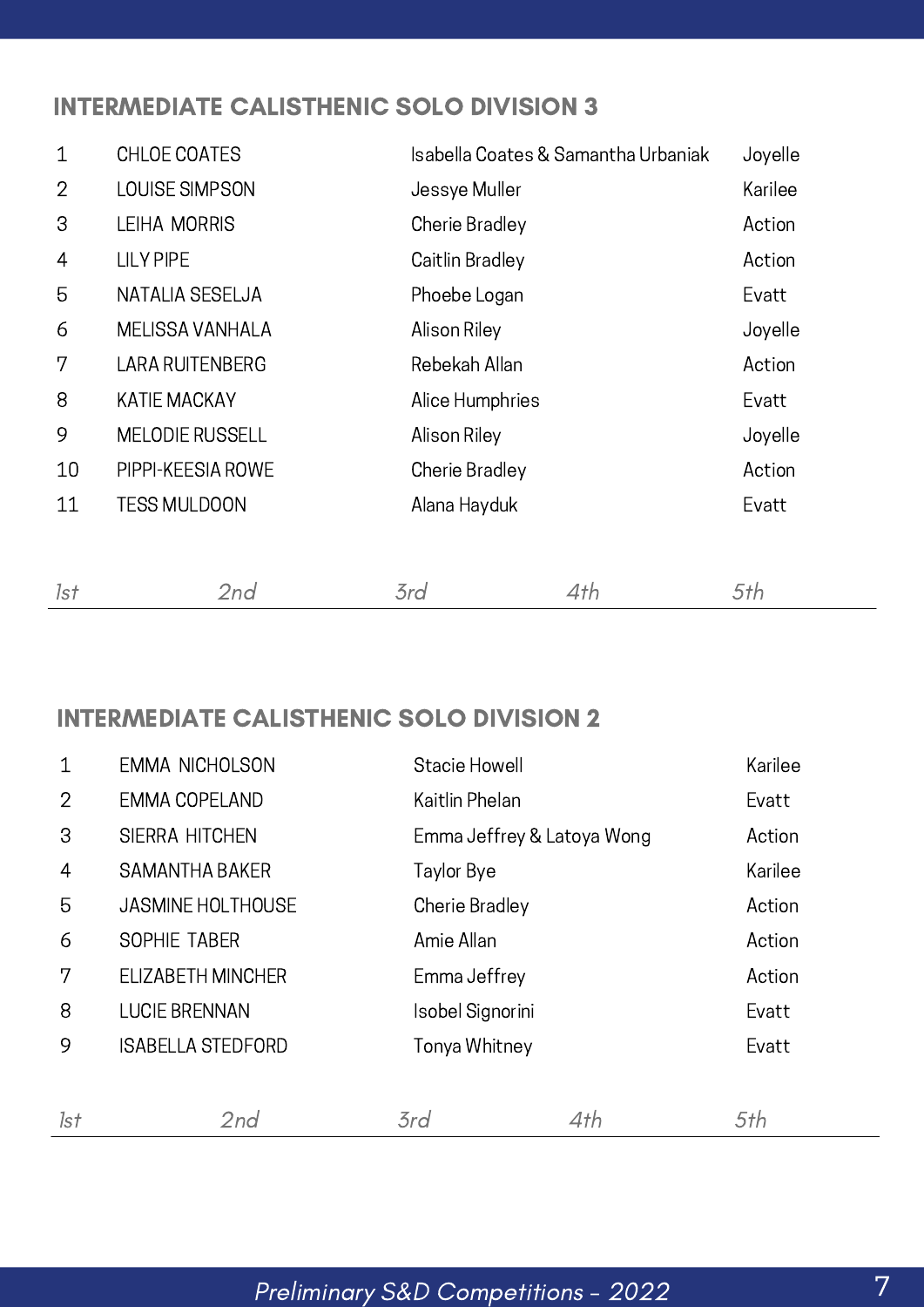## SESSION 3 5:20PM

#### JUNIORS GRACEFUL SOLO DIVISION 2

| $\mathbf 1$    | <b>AISLINN BAKER</b>    | Emily Bourne & Samantha Bourne |     | Karilee |
|----------------|-------------------------|--------------------------------|-----|---------|
| $\overline{2}$ | LILIJANA IVANOVSKA      | Isobel Signorini               |     | Evatt   |
| 3              | <b>DAISY PIPE</b>       | Emma Jeffrey & Latoya Wong     |     | Action  |
| $\overline{4}$ | REBEKAH MURRAY          | Lillian Junakovic              |     | Evatt   |
| 5              | DANIELLA VANHALA        | Breanna Vanhala                |     | Joyelle |
| 6              | <b>SCARLETT GLEESON</b> | Narelle Drake                  |     | Dowling |
| 7              | <b>CLEA RILEY</b>       | Alison Riley                   |     | Joyelle |
|                |                         |                                |     |         |
|                |                         |                                |     |         |
| Isf            | 2nd                     | 3rd                            | 4th | 5th     |

#### INTERMEDIATE GRACEFUL SOLO DIVISION 3

| $\mathbf 1$     | <b>ELLA KOCH</b>          | Emily Lim                           |     | Joyelle |
|-----------------|---------------------------|-------------------------------------|-----|---------|
| $\overline{2}$  | <b>NATASHA KING</b>       | Taylah Parr                         |     | Joyelle |
| 3               | <b>CHLOE HOLGATE</b>      | Rachael Phelan                      |     | Evatt   |
| $\overline{4}$  | <b>EMMA NICHOLSON</b>     | Stacie Howell                       |     | Karilee |
| 5               | <b>MELODIE RUSSELL</b>    | Alison Riley                        |     | Joyelle |
| 6               | <b>ARABELLE STEVENSON</b> | Lauren Humphries                    |     | Evatt   |
| 7               | NATALIA SESELJA           | Phoebe Logan                        |     | Evatt   |
| 8               | <b>CHLOE COATES</b>       | Isabella Coates & Samantha Urbaniak |     | Joyelle |
| 9               | <b>CHLOE WILSON</b>       | Rachael Phelan                      |     | Evatt   |
| 10              | AMELIA CHRISTIAN          | Taylah Parr                         |     | Joyelle |
|                 |                           |                                     |     |         |
| Is <sub>t</sub> | 2nd                       | 3rd                                 | 4th | 5th     |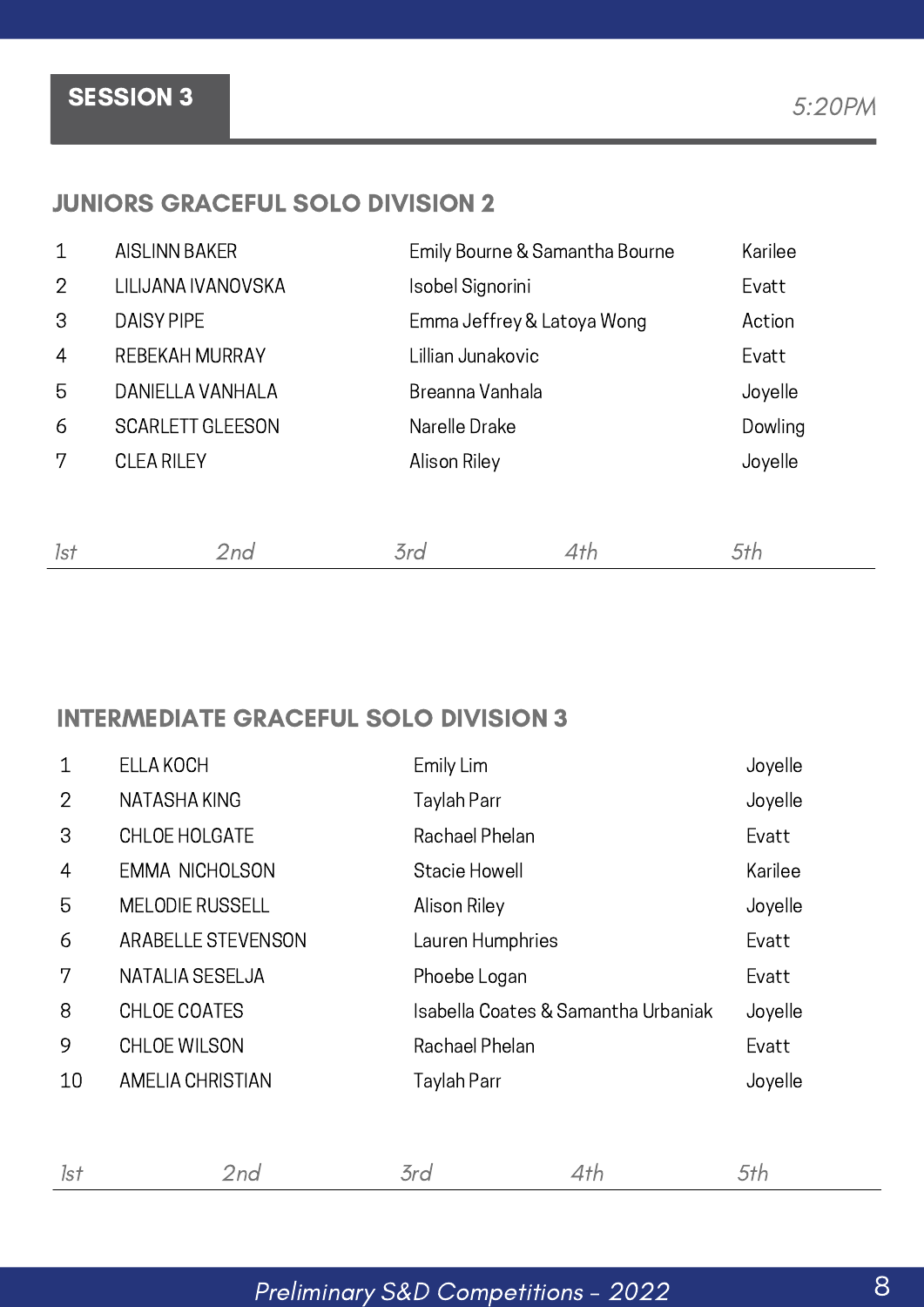#### INTERMEDIATE GRACEFUL SOLO DIVISION 2

| $\mathbf 1$    | ESTELLA SUTHERLAND                                      | Kari Turnbull                           | Evatt   |
|----------------|---------------------------------------------------------|-----------------------------------------|---------|
| $\overline{2}$ | <b>RUBY INNES</b>                                       | Alana Hayduk                            | Evatt   |
| 3              | MIA DOWIE                                               | Emma Smith & Olivia Kennedy             | Joyelle |
| 4              | <b>JESSICA PHILLIPS</b>                                 | Dannielle Moufarrige                    | Evatt   |
| 5              | <b>MARISSA EDMONDS</b>                                  | Chelsea Edmonds/Amy Minchin/Katie Reber | Deanne  |
| 6              | <b>JASMINE HOLTHOUSE</b>                                | Cherie Bradley                          | Action  |
| 7              | <b>JASMINE HOOPER</b>                                   | Jessye Muller                           | Karilee |
| 8              | <b>EMMA COPELAND</b>                                    | Kaitlin Phelan                          | Evatt   |
| 9              | <b>KAHLAN BAKER</b>                                     | Kasey Galloway                          | Karilee |
| 10             | SOPHIE TABER                                            | Tayla Schafrin                          | Action  |
| 11             | <b>LUCIE BRENNAN</b>                                    | Isobel Signorini                        | Evatt   |
| 12             | <b>SAMANTHA BAKER</b>                                   | Taylor Bye                              | Karilee |
| 13             | ANNABELLE PATTEN-RICHENS Brook McCarroll & Kilie Arnold |                                         | Deanne  |
| 14             | <b>LILIAN HESSE CLAPP</b>                               | Lauren Humphries                        | Evatt   |
|                |                                                         |                                         |         |
|                |                                                         |                                         |         |

|--|--|--|--|--|--|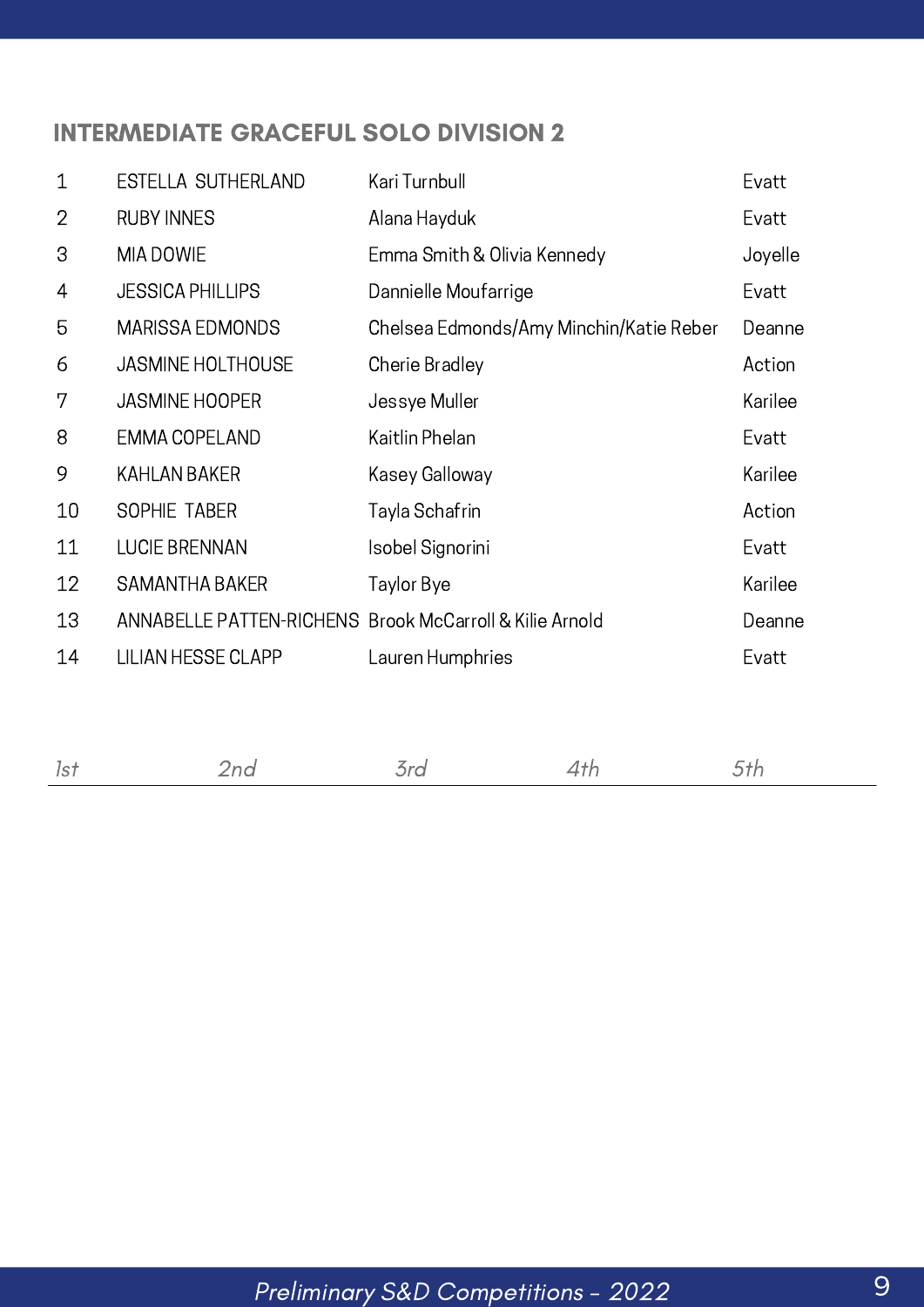#### SENIOR GRACEFUL SOLO DIVISION 2

| $\mathbf 1$    | <b>KAYLEY BUTLER</b>     | Dannika France              | Sylvania |
|----------------|--------------------------|-----------------------------|----------|
| 2              | <b>BRITTANY BARR</b>     | Kelly Urquhart & Sarah Barr | Dowling  |
| 3              | <b>JACINTA BOURNE</b>    | Carrie Newman               | Karilee  |
| $\overline{4}$ | <b>MADDISON MAPSTONE</b> | Amy Percival                | Joyelle  |
| 5              | SAMANTHA URBANIAK        | Alison Riley                | Joyelle  |
| 6              | MONICA CLAVIJO           | Keisha McDougall            | Joyelle  |
| 7              | <b>SARAH BUTLER</b>      | Lauren Cotton               | Sylvania |
| 8              | <b>CHELSEA EDMONDS</b>   | Amy Percival                | Deanne   |
| 9              | <b>OLIVIA KENNEDY</b>    | Alison Riley                | Joyelle  |
|                |                          |                             |          |

#### MASTER GRACEFUL

| $\mathbf 1$    | <b>NARELLE DRAKE</b>     | Christine Polglaze                                     |                                      | Dowling            |
|----------------|--------------------------|--------------------------------------------------------|--------------------------------------|--------------------|
| 2              | ALEXANDRA ANDRIOLO       | Amy Percival                                           |                                      | <b>Brindabella</b> |
| 3              | ROBYN SMITH              | Claire James                                           |                                      | <b>Brindabella</b> |
| $\overline{4}$ | <b>CATHLEEN MARSHALL</b> | Cathleen Marshall, Melissa Smith &<br>Lauren Humphries |                                      | Evatt              |
| 5              | <b>GRACE COX</b>         |                                                        | Grace Cox, Zoe Stott & Carrie Newman | <b>Brindabella</b> |
| 6              | <b>TIFFANY DAVIES</b>    | Emma Smith and Tiffany Davies                          |                                      | Joyelle            |
| 7              | <b>KYRA VAN LIMBEEK</b>  | Claire James                                           |                                      | <b>Brindabella</b> |
| 8              | <b>KARI CRAIG</b>        | Liz Arnold & Jodie Sims                                |                                      | Karilee            |
|                |                          |                                                        |                                      |                    |
|                |                          |                                                        |                                      |                    |
| 1st            | 2nd                      | 3rd                                                    | 4th                                  | 5th                |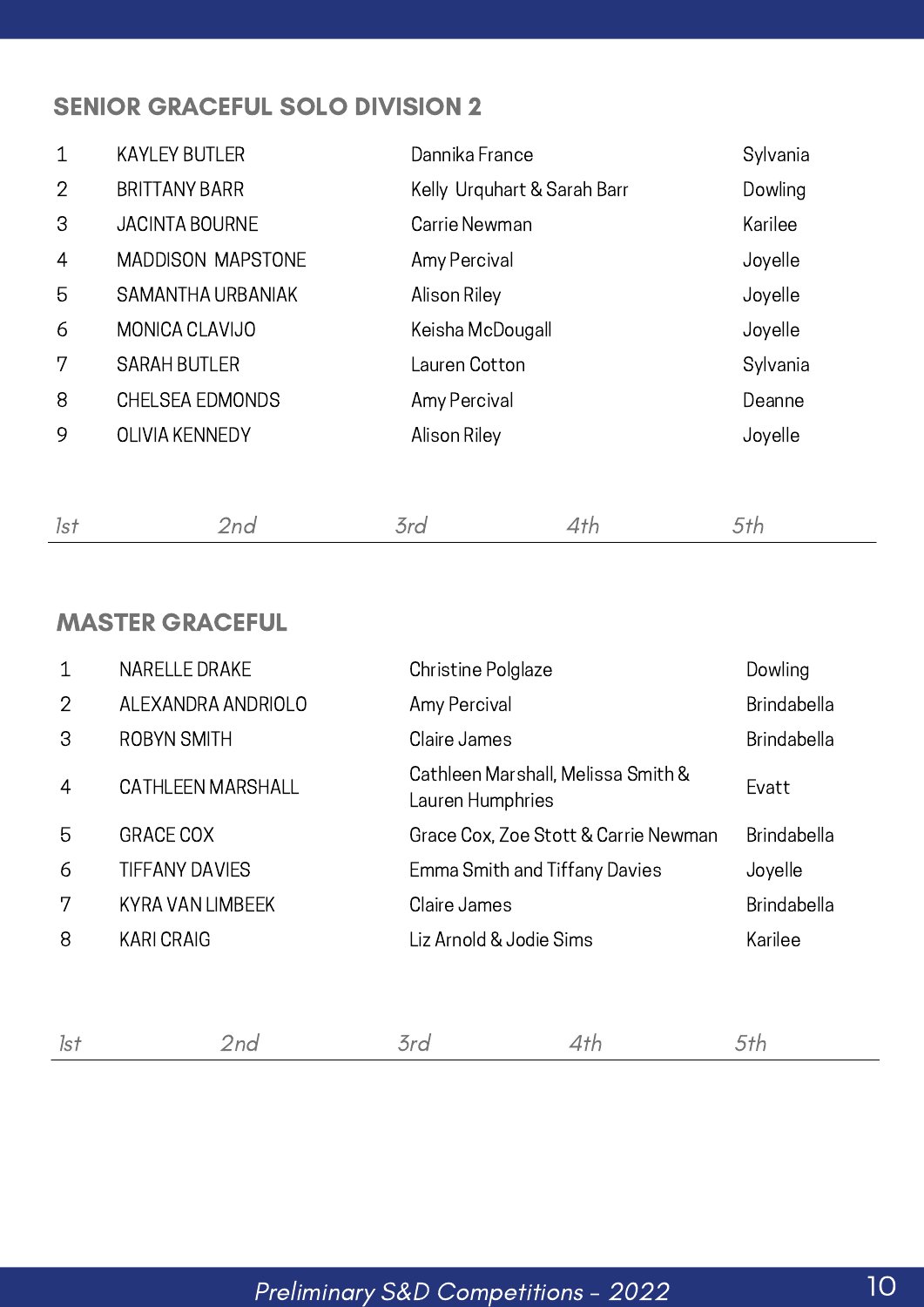SATURDAY 9 APRIL 2022

Adjudicator - Jenny Mead

## SESSION 4 9:30AM

#### SUB-JUNIOR CALISTHENIC SOLO DIVISION 1

| $\mathbf 1$    | <b>SIOBHAN KELLY</b>        | Kasey Galloway       | Karilee            |
|----------------|-----------------------------|----------------------|--------------------|
| $\overline{2}$ | ELLA BODROZIC               | Chelsea Edmonds      | Deanne             |
| 3              | <b>EMMA HOBSON</b>          | Sarah Goodwin        | Karilee            |
| $\overline{4}$ | <b>MIA SORENSEN</b>         | Dannielle Moufarrige | Evatt              |
| 5              | <b>CHLOE WIRTH</b>          | Tonya Whitney        | Evatt              |
| 6              | <b>KIERA SPEERS</b>         | Taryn Leslie         | Karilee            |
| 7              | <b>GRACE FITZPATRICK</b>    | Natalie Sainsbury    | Karilee            |
| 8              | <b>CHARLOTTE LITTLEWOOD</b> | Alexandra Andriolo   | <b>Brindabella</b> |
|                |                             |                      |                    |
|                |                             |                      |                    |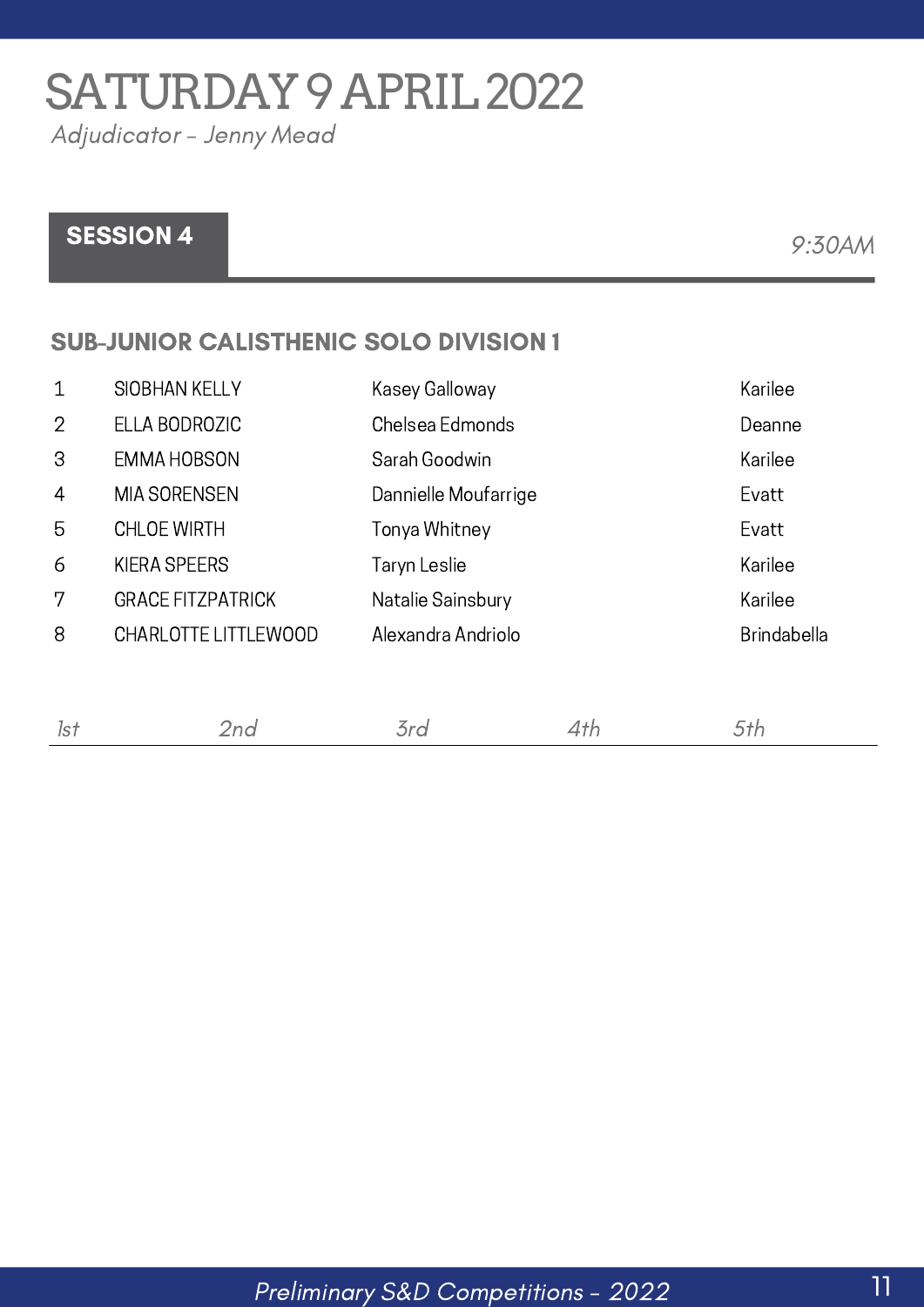#### JUNIOR CALISTHENIC SOLO DIVISION 1

| $\mathbf 1$    | <b>ELKE SPEERS</b>     | Taryn Leslie       |     | Karilee |
|----------------|------------------------|--------------------|-----|---------|
| $\overline{2}$ | ELLIE MA               | Tonya Whitney      |     | Evatt   |
| 3              | <b>VIOLET POPE</b>     | Lillian Junakovic  |     | Evatt   |
| 4              | <b>MARY CARROLL</b>    | Madison Power      |     | Evatt   |
| 5              | <b>SKYE WILDER</b>     | Louisa-Jane Barker |     | Karilee |
| 6              | <b>MARIJA ISON</b>     | Tonya Whitney      |     | Evatt   |
| 7              | <b>ZOE CERNE</b>       | Rachel Holdway     |     | Karilee |
| 8              | <b>ASHLEIGH HOBDEN</b> | Kaitlin Phelan     |     | Evatt   |
| 9              | <b>KYLA WILLIS</b>     | Samantha Bourne    |     | Karilee |
| 10             | <b>IVY NOWLAND</b>     | Taryn Leslie       |     | Karilee |
| 11             | MIA HALL               | Emily Lim          |     | Joyelle |
| 12             | AMELIE PHOUNPADITH     | Kaitlin Phelan     |     | Evatt   |
| 13             | MAEVE JOLLY            | Tonya Whitney      |     | Evatt   |
|                |                        |                    |     |         |
| 1st            | 2nd                    | 3rd                | 4th | 5th     |

#### SUB-JUNIOR CALISTHENIC SOLO CHAMPIONSHIP DIVISION

| $\mathbf 1$    | <b>LARA STEPHENSON</b>    | Natalie Sainsbury                | Karilee |
|----------------|---------------------------|----------------------------------|---------|
| $\overline{2}$ | DAVENEY PRAJOGO           | Simone Barker                    | Karilee |
| 3              | <b>HOLLY CERNE</b>        | Rachel Holdway                   | Karilee |
| $\overline{4}$ | ELIZABETH HOBDEN          | Lillian Junakovic                | Evatt   |
| 5              | <b>SARAH HIND</b>         | Dannielle Moufarrige             | Evatt   |
| 6              | <b>LOLA BRUNET</b>        | <b>Madison Power</b>             | Evatt   |
| 7              | <b>LEXIE KELLY</b>        | Caitlin Bradley & Cherie Bradley | Action  |
| 8              | <b>LARA HODGE</b>         | Chelsea Edmonds & Katie Reber    | Deanne  |
| 9              | NICOLE WANG               | Olivia Hall & Claire Hall        | Evatt   |
| 10             | <b>STEPHANIE GOELDNER</b> | Sarah Goodwin                    | Karilee |
|                |                           |                                  |         |
|                |                           |                                  |         |

#### Preliminary S&D Competitions - 2022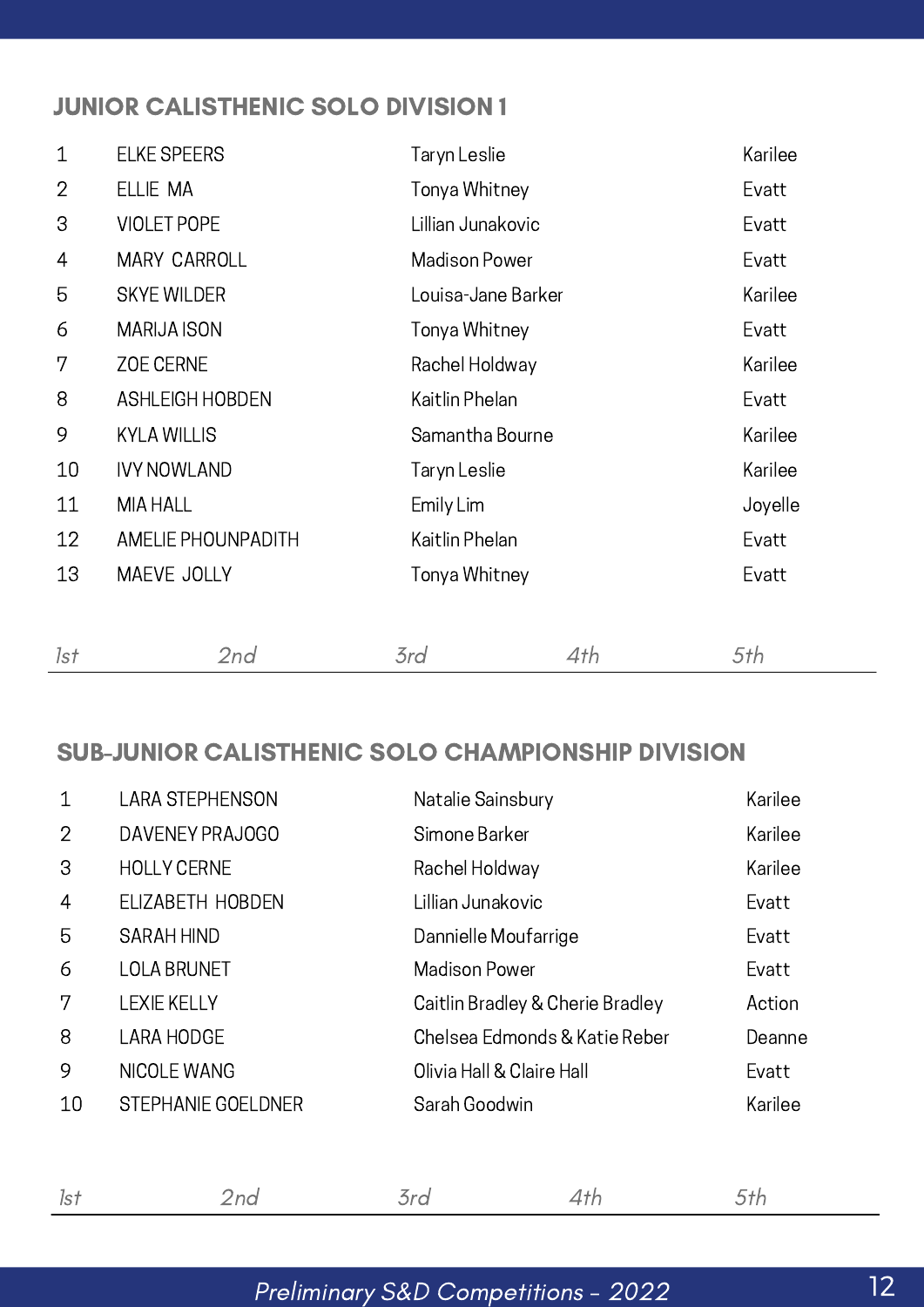#### JUNIOR CALISTHENIC SOLO CHAMPIONSHIP DIVISION

| $\mathbf{1}$   | <b>CHARLI TARGETT</b>   | Meredith Jackson                 |     | Evatt   |
|----------------|-------------------------|----------------------------------|-----|---------|
| $\overline{2}$ | <b>ISLA ELLISON</b>     | Taylor Bye                       |     | Karilee |
| 3              | <b>JADE MCCALLUM</b>    | Tonya Whitney                    |     | Evatt   |
| 4              | <b>LIBERTY BATMAN</b>   | Taryn Leslie                     |     | Karilee |
| 5              | <b>ANNABELLE FIELD</b>  | Kari Turnbull                    |     | Evatt   |
| 6              | MACKENZIE HOLDWAY       | Rachel Holdway                   |     | Karilee |
| 7              | <b>AMELIE GRAHAM</b>    | Valeria Volkova                  |     | Joyelle |
| 8              | <b>OLIVIA EVESTON</b>   | Jessica Phokos                   |     | Karilee |
| 9              | <b>BEATRIX FRIEDMAN</b> | Samantha Bourne                  |     | Karilee |
| 10             | <b>BELLA POPE</b>       | Lillian Junakovic                |     | Evatt   |
| 11             | <b>CHELSEA KELLY</b>    | Caitlin Bradley & Cherie Bradley |     | Evatt   |
| 12             | <b>HOLLIE DARRAGH</b>   | Kari Turnbull                    |     | Evatt   |
|                |                         |                                  |     |         |
| 1st            | 2nd                     | 3rd                              | 4th | 5th     |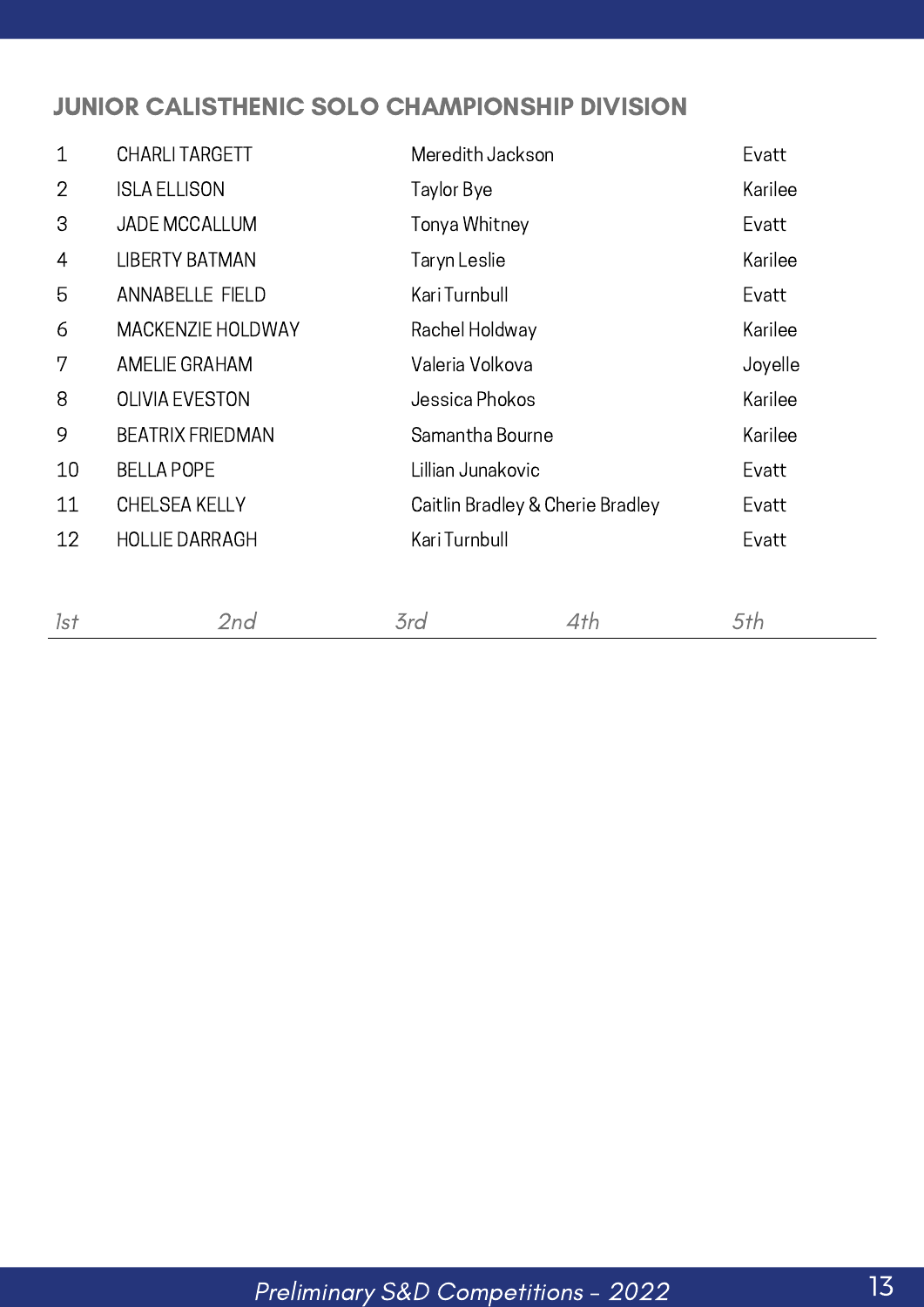SATURDAY 9 APRIL 2022

Adjudicator - Jenny Mead

### SESSION 5 1:40PM

#### INTERMEDIATE CALISTHENIC SOLO DIVISION 1

| $\mathbf 1$ | <b>MARISSA EDMONDS</b>    | Amy Percival                | Deanne  |
|-------------|---------------------------|-----------------------------|---------|
| 2           | <b>MIA WRIGHT</b>         | Simone Barker               | Karilee |
| 3           | SOPHIE KNIGHT             | Jessye Muller               | Karilee |
| 4           | <b>LILIAN HESSE CLAPP</b> | Emma Jeffrey                | Evatt   |
| 5           | <b>ASHLEY HAYDUK</b>      | Alana Hayduk                | Evatt   |
| 6           | <b>SUZANA RADIC</b>       | Lillian Junakovic           | Action  |
| 7           | <b>EMILY VU</b>           | Taylor Bye                  | Karilee |
| 8           | <b>MADDIE BETTS</b>       | Olivia Hall                 | Evatt   |
| 9           | <b>TEAGAN ARMOUR</b>      | Cathleen Marshall           | Evatt   |
| 10          | MIA DOWIE                 | Emma Smith & Olivia Kennedy | Joyelle |
| 11          | ELLA ROGERS               | Stacie Howell               | Karilee |
| 12          | <b>KAHLAN BAKER</b>       | Kasey Galloway              | Karilee |
| 13          | <b>BONNIE HARDY</b>       | Meredith Jackson            | Karilee |
| 14          | <b>ALYSSA PERMAN</b>      | Samantha Bourne             | Karilee |
|             |                           |                             |         |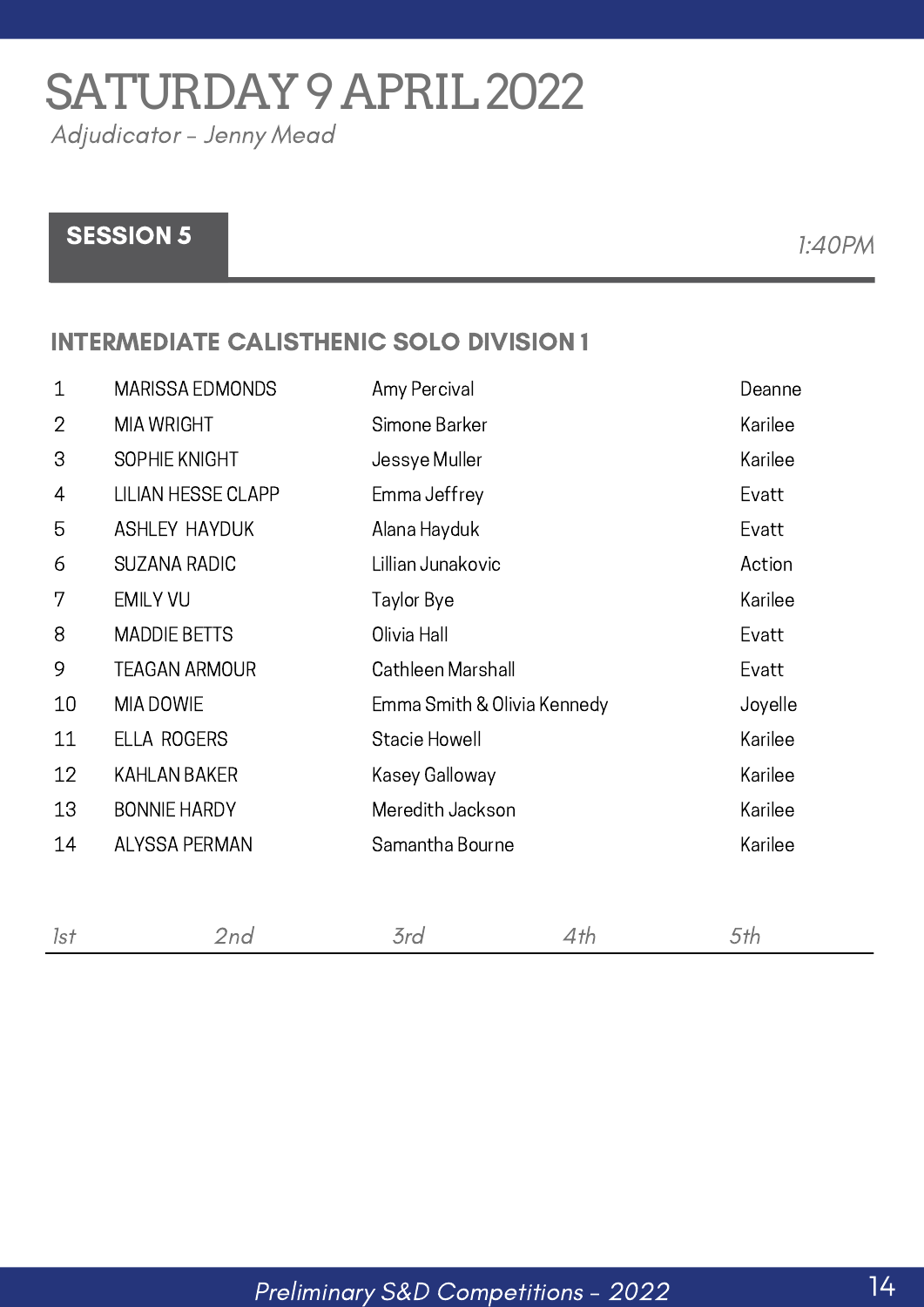#### SENIOR CALISTHENIC SOLO DIVISION 1

| $\mathbf 1$    | <b>MADDISON MAPSTONE</b> | Amy Percival                 | Joyelle            |
|----------------|--------------------------|------------------------------|--------------------|
| $\overline{2}$ | <b>BRITTANY BARR</b>     | Sarah-Jane Barr              | Dowling            |
| 3              | <b>KASEY GALLOWAY</b>    | Jessica Phokos               | Karilee            |
| 4              | SAMANTHA URBANIAK        | Alison Riley                 | Joyelle            |
| 5              | <b>MCKINLEY DARBY</b>    | Taylor Bye                   | Karilee            |
| 6              | <b>LARA HAINES</b>       | Amy Percival & Leila Rickman | <b>Brindabella</b> |
| 7              | <b>ISABELLA LEMOS</b>    | Lisa Wells                   | Sylvania           |
| 8              | <b>OLIVIA KENNEDY</b>    | Alison Riley                 | Joyelle            |
| 9              | <b>SARAH BUTLER</b>      | Lauren Cotton                | Sylvania           |
| 10             | <b>ASHLEIGH CLARKE</b>   | Hannah Webb                  | Evatt              |
| 11             | <b>MADI HORNE</b>        | Cherie Bradley               | Action             |
| 12             | <b>JADE KESSEY</b>       | Dannika France               | Sylvania           |
| 13             | <b>BREANNA VANHALA</b>   | Alison Riley                 | Joyelle            |
| 14             | <b>TAYLAH PARR</b>       | Tiffany Davies               | Joyelle            |
|                |                          |                              |                    |

|--|--|--|--|--|--|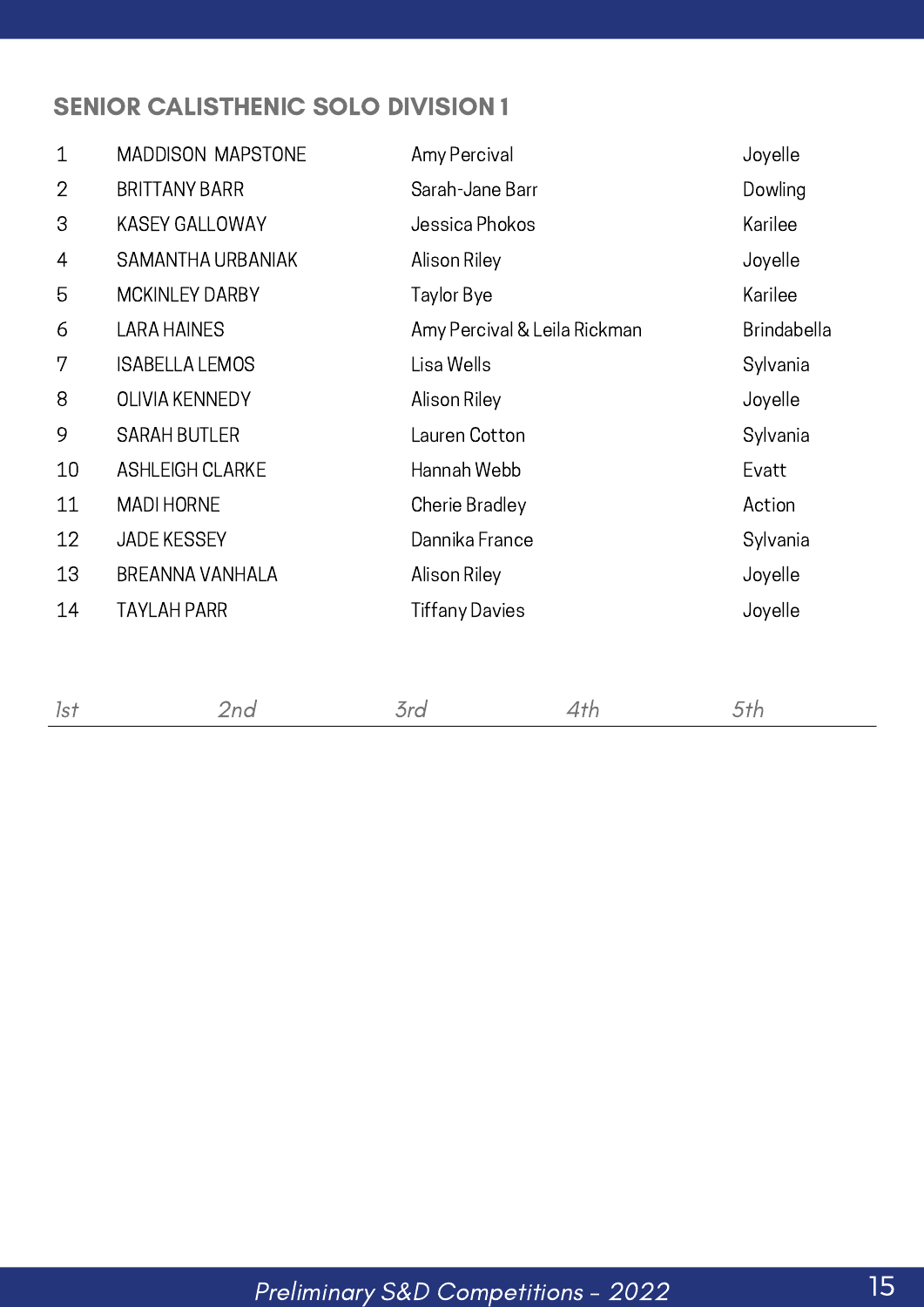#### SUB-JUNIOR DUO

|   | SCARLETT SMITHERS & SIENNA SMITHERS                  | Tayla Schafrin                         | Action  |
|---|------------------------------------------------------|----------------------------------------|---------|
| 2 | EMILY KENNEDY & AMELIA NICHOLLS                      | Keisha McDougall & Shayla<br>McDougall | Joyelle |
| 3 | BROOKLYN SIMS-ERIKSEN & STEPHANIE<br><b>GOELDNER</b> | Kasey Galloway                         | Karilee |
|   |                                                      |                                        |         |

#### JUNIOR DUO

| $\mathbf{1}$   | <b>CHARLI TARGETT &amp; HOLLIE DARRAGH</b>                       | Meredith Jackson                   | Evatt              |
|----------------|------------------------------------------------------------------|------------------------------------|--------------------|
| $\overline{2}$ | DAISY PIPE & EMMA LAWTON                                         | Emma Jeffrey & Latoya Wong         | Action             |
| 3              | ZOE CERNE & OLIVIA EVESTON                                       | Rachel Holdway                     | Karilee            |
| 4              | <b>IVY NOWLAND &amp; IVY MATHIESON</b>                           | Jacqueline Dunn                    | Karilee            |
| 5              | MIA VAN DEN BOOGAARD & LUCIA ACHESON Tiffany Davies & Emma Smith |                                    | BCC & Joyelle      |
| 6              | ELLIE MA & JADE MCCALLUM                                         | Tonya Whitney & Katherine<br>Reber | Evatt              |
| 7              | KIYAH SMITH & SIENNA PRPIC                                       | Alexandra Andriolo                 | <b>Brindabella</b> |
| 8              | AMELIE PHOUNPADITH & ELYSSA RODDAM                               | Kaitlin Phelan                     | Evatt              |
| 9              | LEXIE KELLY & CHELSEA KELLY                                      | Cherie Bradley & Caitlin Bradley   | Action & Evatt     |
| 10             | <b>CLEA RILEY &amp; SOPHIE KENNEDY</b>                           | Samantha Urbaniak                  | Joyelle            |
| 11             | <b>BEATRIX FRIEDMAN &amp; SKYE WILDER</b>                        | Louisa-Jane Barker                 | Karilee            |
| 12             | RILEY BROWN & DAMARIS CHELUVAPPA                                 | Alexandra Andriolo                 | <b>Brindabella</b> |
|                |                                                                  |                                    |                    |
| 1st            | 3rd<br>2nd                                                       | 4th                                | 5th                |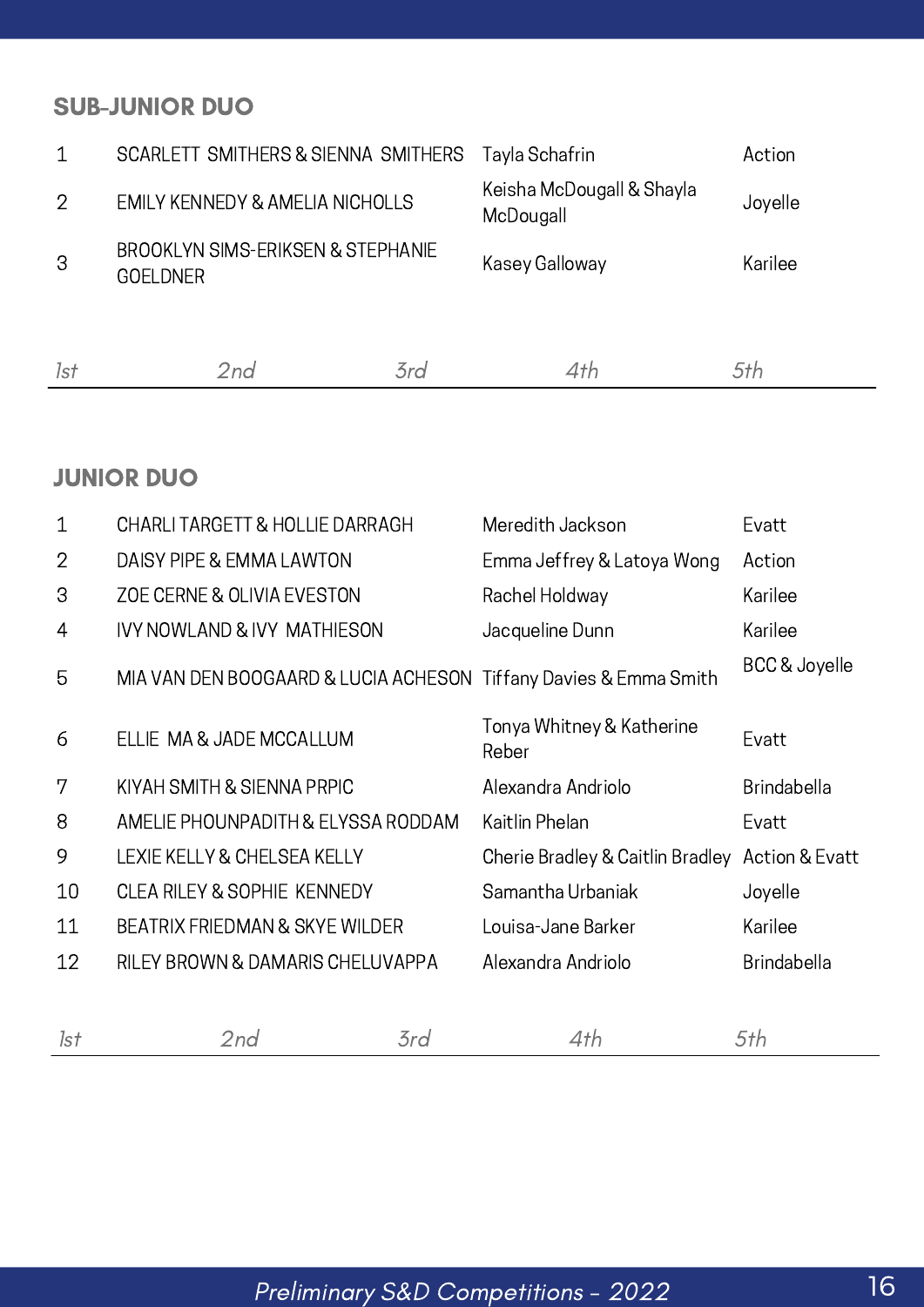SATURDAY 9 APRIL 2022

Adjudicator - Jenny Mead

### SESSION 6 6:00PM

#### INTERMEDIATE CALISTHENIC SOLO CHAMPIONSHIP DIVISION

| $\mathbf 1$    | <b>EVALINA LEE</b>    | Dannielle Moufarrige   |     | Evatt    |
|----------------|-----------------------|------------------------|-----|----------|
| $\overline{2}$ | ELIZABETH MORTON      | Lisa Wells             |     | Sylvania |
| 3              | ANNIE NOGALIZA        | Alexandra Andriolo     |     | Deanne   |
| $\overline{4}$ | <b>CAITLIN ELFORD</b> | Kaari Toivonen         |     | Deanne   |
| 5              | ANEIRA KOVACS         | <b>Christie Capner</b> |     | Action   |
| 6              | <b>BONNIE WILDER</b>  | Meredith Jackson       |     | Karilee  |
| 7              | CHELSEA WOODWARD      | Rachel Holdway         |     | Karilee  |
| 8              | ELIZABETH BAROULINA   | Valeria Volkova        |     | Deanne   |
| 9              | <b>SHARNIE COPAT</b>  | Kaari Toivonen         |     | Deanne   |
|                |                       |                        |     |          |
| 1st            | 2nd                   | 3rd                    | 4th | 5th      |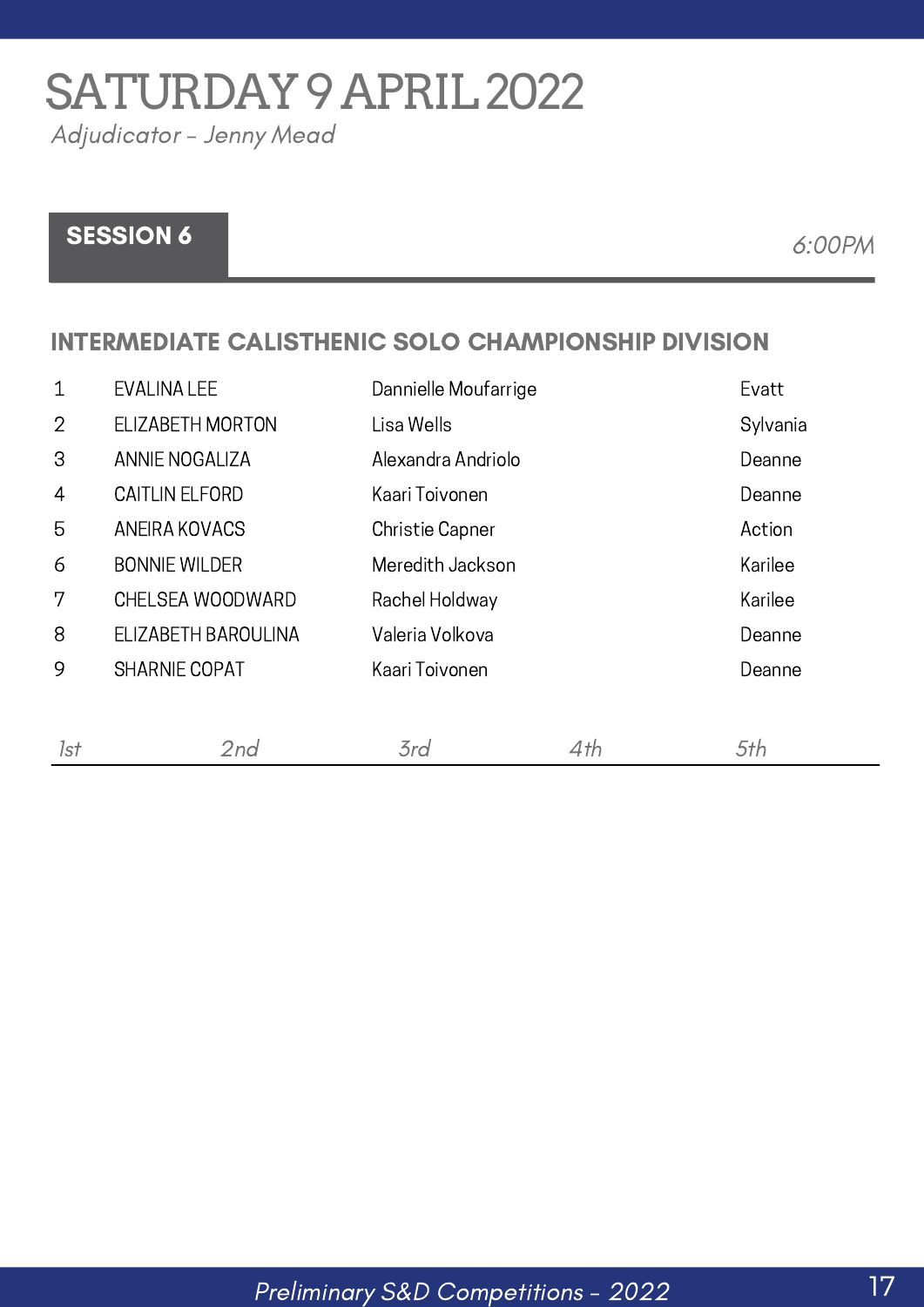#### SENIOR CALISTHENIC SOLO CHAMPIONSHIP DIVISION

| $\mathbf 1$    | SOPHIE TAUNTON         | Caitlin Waser    | Deanne  |
|----------------|------------------------|------------------|---------|
| $\overline{2}$ | <b>MADISON POWER</b>   | Hannah Webb      | Evatt   |
| 3              | <b>OLIVIA PRATT</b>    | Taylor Bye       | Karilee |
| 4              | <b>ISABELLA COATES</b> | Alison Riley     | Joyelle |
| 5              | RHIANA ELFORD          | Kaari Toivonen   | Deanne  |
| 6              | <b>JACQUELINE DUNN</b> | Meredith Jackson | Karilee |
| 7              | <b>JOSEPHINE CHABI</b> | Narelle Drake    | Dowling |
| 8              | <b>TAYLOR BYE</b>      | Jessica Phokos   | Karilee |
| 9              | <b>CHARLIZE BARR</b>   | Sarah-Jane Barr  | Dowling |
| 10             | <b>EMILY LIM</b>       | Katherine Thomas | Joyelle |
| 11             | VALERIA VOLKOVA        | Valeria Volkova  | Joyelle |
| 12             | <b>SIMONE BARKER</b>   | Jessica Phokos   | Karilee |
| 13             | SAMANTHA THOMAS        | Samantha Thomas  | Joyelle |
| 14             | <b>TARYN LESLIE</b>    | Rachel Holdway   | Karilee |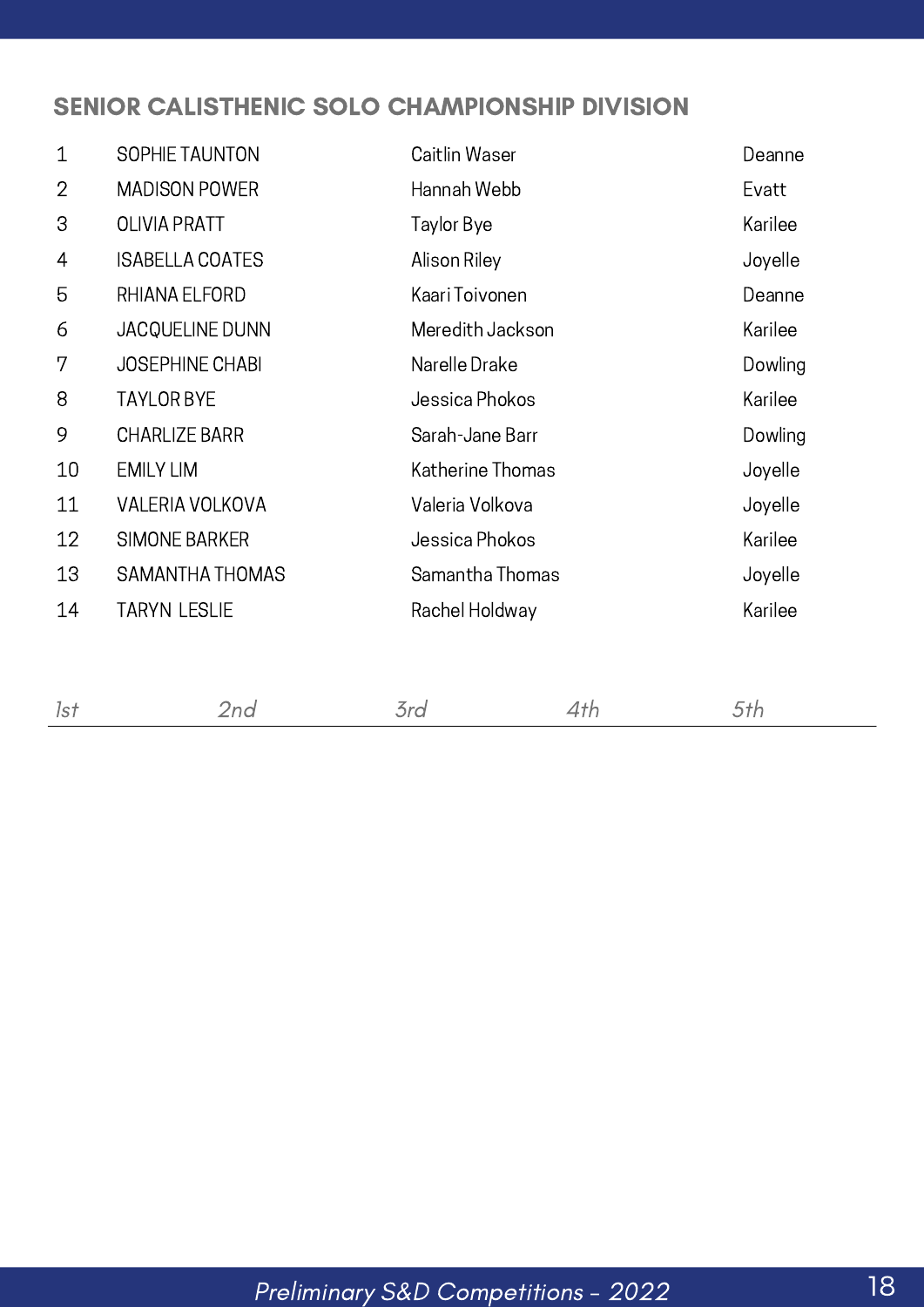## SUNDAY10APRIL2022

Adjudicator - Jenny Mead

### SESSION 7 9:00 AM

#### SUB-JUNIOR GRACEFUL SOLO OPEN

| 1              | <b>MARIA MADAFFARI</b>   | Kaitlin Phelan                       |     | Action  |
|----------------|--------------------------|--------------------------------------|-----|---------|
| $\overline{2}$ | MIA SORENSEN             | Erin Sorensen                        |     | Evatt   |
| 3              | <b>EMMA HOBSON</b>       | Sarah Goodwin                        |     | Karilee |
| 4              | <b>GRACE FITZPATRICK</b> | Natalie Sainsbury & Chelsea Woodward |     | Karilee |
| 5              | <b>IMANI KUMAR</b>       | Isobel Signorini                     |     | Evatt   |
| 6              | <b>IZABELLA ATZE</b>     | Simone Barker                        |     | Karilee |
| 7              | AVA REGAN                | Rachel Holdway & Sophie Knight       |     | Karilee |
| 8              | ELLA BODROZIC            | Chelsea Edmonds                      |     | Deanne  |
| 9              | <b>SIOBHAN KELLY</b>     | Kasey Galloway                       |     | Karilee |
| 10             | <b>LARA HODGE</b>        | Chelsea Edmonds & Katie Reber        |     | Deanne  |
|                |                          |                                      |     |         |
| 1st            | 2nd                      | 3rd                                  | 4th | 5th     |

#### JUNIOR GRACEFUL SOLO DIVISION 1

| $\mathbf 1$    | <b>BEATRIX FRIEDMAN</b> | Samantha Bourne    |     | Karilee            |
|----------------|-------------------------|--------------------|-----|--------------------|
| $\overline{2}$ | ERIN WILSON             | Rachael Phelan     |     | Evatt              |
| 3              | <b>PAIGE YONG</b>       | Lauren Humphries   |     | Evatt              |
| 4              | <b>VIOLET POPE</b>      | Lillian Junakovic  |     | Evatt              |
| 5              | <b>MARIJA ISON</b>      | Tonya Whitney      |     | Evatt              |
| 6              | <b>SKYE WILDER</b>      | Louisa-Jane Barker |     | Karilee            |
| 7              | <b>RILEY BROWN</b>      | Carrie Newman      |     | <b>Brindabella</b> |
| 8              | <b>KYLA WILLIS</b>      | Samantha Bourne    |     | Karilee            |
| 9              | <b>ASHLEIGH HOBDEN</b>  | Kaitlin Phelan     |     | Evatt              |
| 10             | ELYSSA RODDAM           | Tonya Whitney      |     | Evatt              |
| 11             | <b>MARY CARROLL</b>     | Madison Power      |     | Evatt              |
| 1st            | 2nd                     | 3rd                | 4th | 5th                |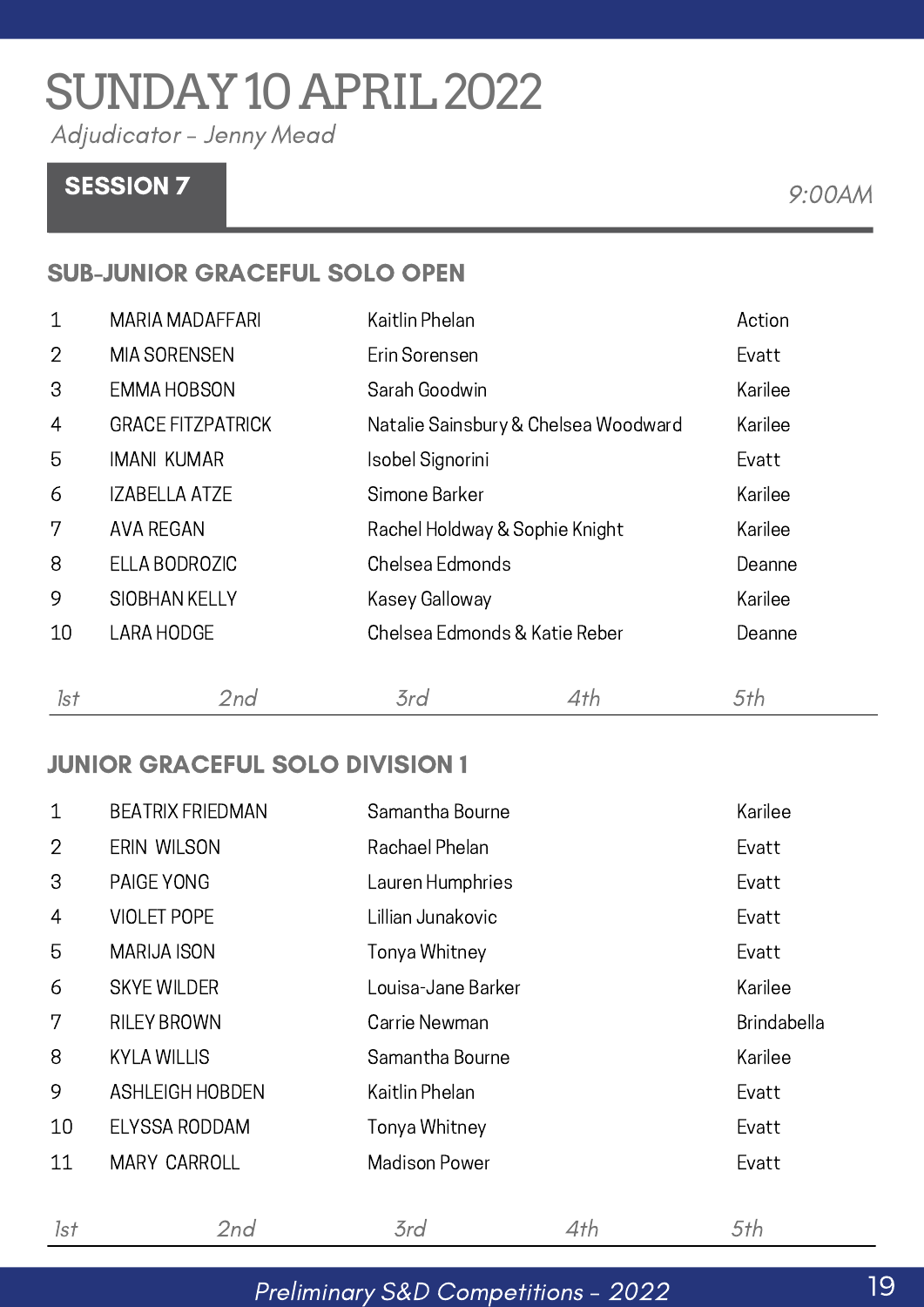#### INTERMEDIATE DUO DIVISION 1

| $\mathbf 1$    | <b>CHLOE HOLGATE &amp; RUBY INNES</b> |     | Rachael Phelan       |     | Evatt   |
|----------------|---------------------------------------|-----|----------------------|-----|---------|
| $\overline{2}$ | AMELIA CHRISTIAN & CHLOE COATES       |     | Taylah Parr          |     | Joyelle |
| 3              | JASMINE HOOPER & KAHLAN BAKER         |     | Jessye Muller        |     | Karilee |
| $\overline{4}$ | ABBIE MATHEW & SAMANTHA BAKER         |     | Taylor Bye           |     | Karilee |
| 5              | NATASHA KING & MELODIE RUSSEL         |     | Emily Lim            |     | Joyelle |
| 6              | EMMA NICHOLSON & ELLA ROGERS          |     | <b>Stacie Howell</b> |     | Karilee |
| 7              | AVA LADD & SAMANTHA BURNS             |     | Taylor Burns         |     | Evatt   |
|                |                                       |     |                      |     |         |
| 1st            | 2nd                                   | 3rd |                      | 4th | 5th     |

#### INTERMEDIATE DUO CHAMPIONSHIP DIVISION

| $\mathbf 1$    | ELLA KOCH & EMMA KENNEDY                 |     | Emily Lim                      | Joyelle |
|----------------|------------------------------------------|-----|--------------------------------|---------|
| 2              | SOPHIE HIND & CHELSEA WOODWARD           |     | Dannielle Moufarrige           | Evatt   |
| 3              | CAITLIN ELFORD & TALIA DI PLACIDO        |     | Kaari Toivonen & Lizzy Nethery | Deanne  |
| $\overline{4}$ | <b>BONNIE WILDER &amp; ISABEL TURLEY</b> |     | Meredith Jackson               | Karilee |
| 5              | <b>BONNIE HARDY &amp; MIA WRIGHT</b>     |     | Simone Barker                  | Karilee |
| 6              | AMELIE GRAHAM & MIA DOWIE                |     | Alison Riley                   | Joyelle |
| 7              | SHARNIE COPAT & ANNIE NOGALIZA           |     | Grace Cox                      | Deanne  |
|                |                                          |     |                                |         |
| 1st            | 2nd                                      | 3rd | 4th                            | 5th     |

#### SENIOR DUO

| $\mathbf{1}$   | BELLA COATES & SAMANTHA URBANIAK                                            | Alison Riley                          | Joyelle  |
|----------------|-----------------------------------------------------------------------------|---------------------------------------|----------|
| $\overline{2}$ | TARYN LESLIE & JACQUELINE DUNN                                              | Rachel Holdway                        | Karilee  |
| 3              | VALERIA VOLKOVA & SAMANTHA THOMAS Valeria Volkova & Samantha Thomas Joyelle |                                       |          |
| $\overline{4}$ | <b>TAYLAH PARR &amp; CHARLOTTE EGAN</b>                                     | Katherine Thomas & Samantha<br>Thomas | Joyelle  |
| 5              | <b>KAYLEY BUTLER &amp; SARAH BUTLER</b>                                     | Lauren Cotton                         | Sylvania |
| 6              | LARA HAINES & LEILA RICKMAN                                                 | Amy Percival                          | Joyelle  |
|                |                                                                             |                                       |          |

Preliminary S&D Competitions - 2022

1st 2nd 3rd 4th 5th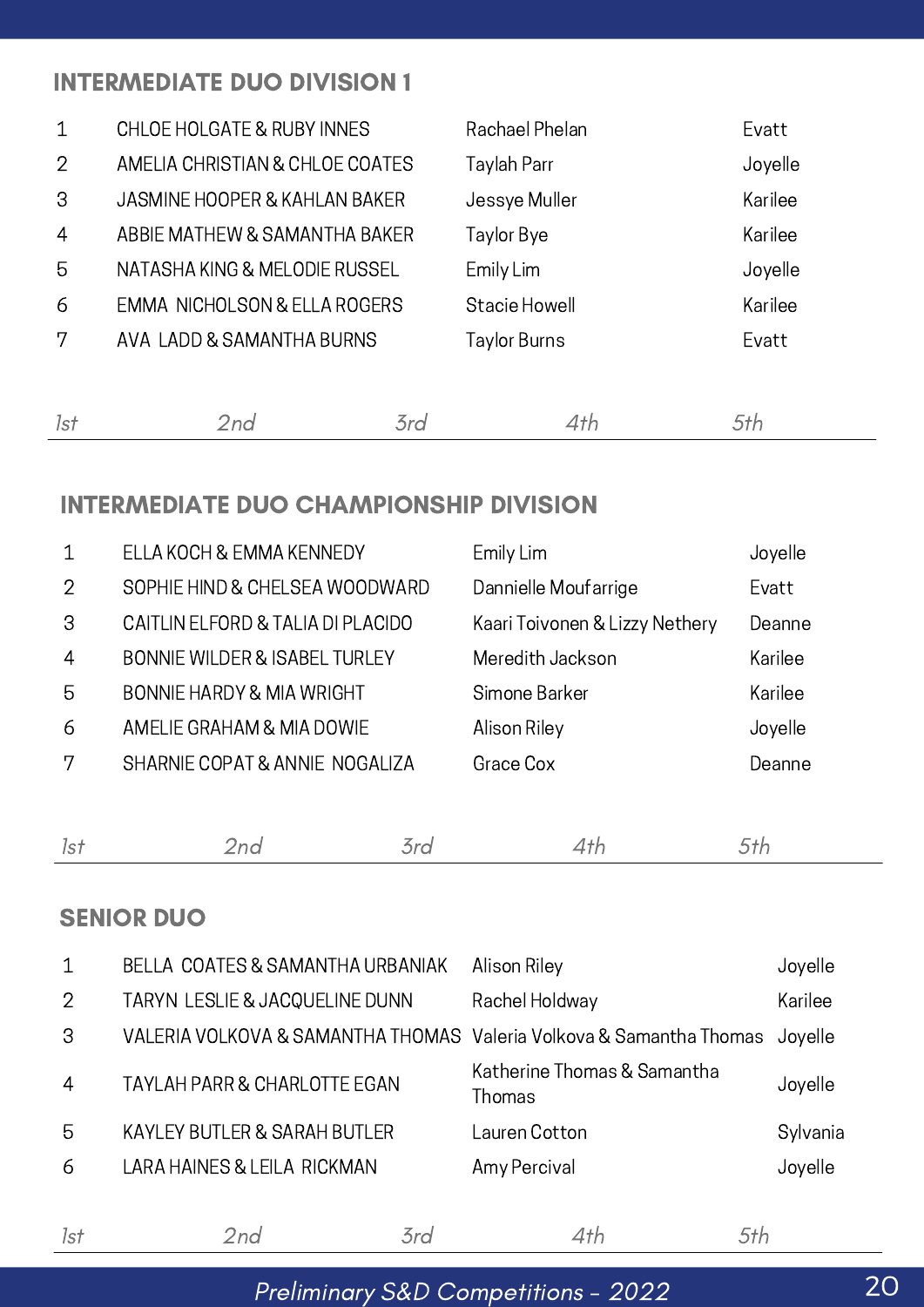## SUNDAY10APRIL2022

Adjudicator - Jenny Mead

### SESSION 8 1:05PM

#### SUB-JUNIOR GRACEFUL SOLO CHAMPIONSHIP DIVISION

| $\mathbf 1$    | <b>LOLA BRUNET</b>        | <b>Madison Power</b> | Evatt   |
|----------------|---------------------------|----------------------|---------|
| $\overline{2}$ | <b>ABI NEILSEN</b>        | Dannielle Moufarrige | Evatt   |
| 3              | <b>LARA STEPHENSON</b>    | Natalie Sainsbury    | Karilee |
| $\overline{4}$ | <b>LEXIE KELLY</b>        | Caitlin Bradley      | Action  |
| 5              | ELIZABETH HOBDEN          | Lillian Junakovic    | Evatt   |
| 6              | <b>HOLLY CERNE</b>        | Rachel Holdway       | Karilee |
| 7              | DAVENEY PRAJOGO           | Simone Barker        | Karilee |
| 8              | <b>STEPHANIE GOELDNER</b> | Sarah Goodwin        | Karilee |
| 9              | <b>SARAH HIND</b>         | Dannielle Moufarrige | Evatt   |
| 10             | NICOLE WANG               | Olivia Hall          | Evatt   |
|                |                           |                      |         |
|                |                           |                      |         |

| the contract of the contract of the contract of |  |
|-------------------------------------------------|--|
|-------------------------------------------------|--|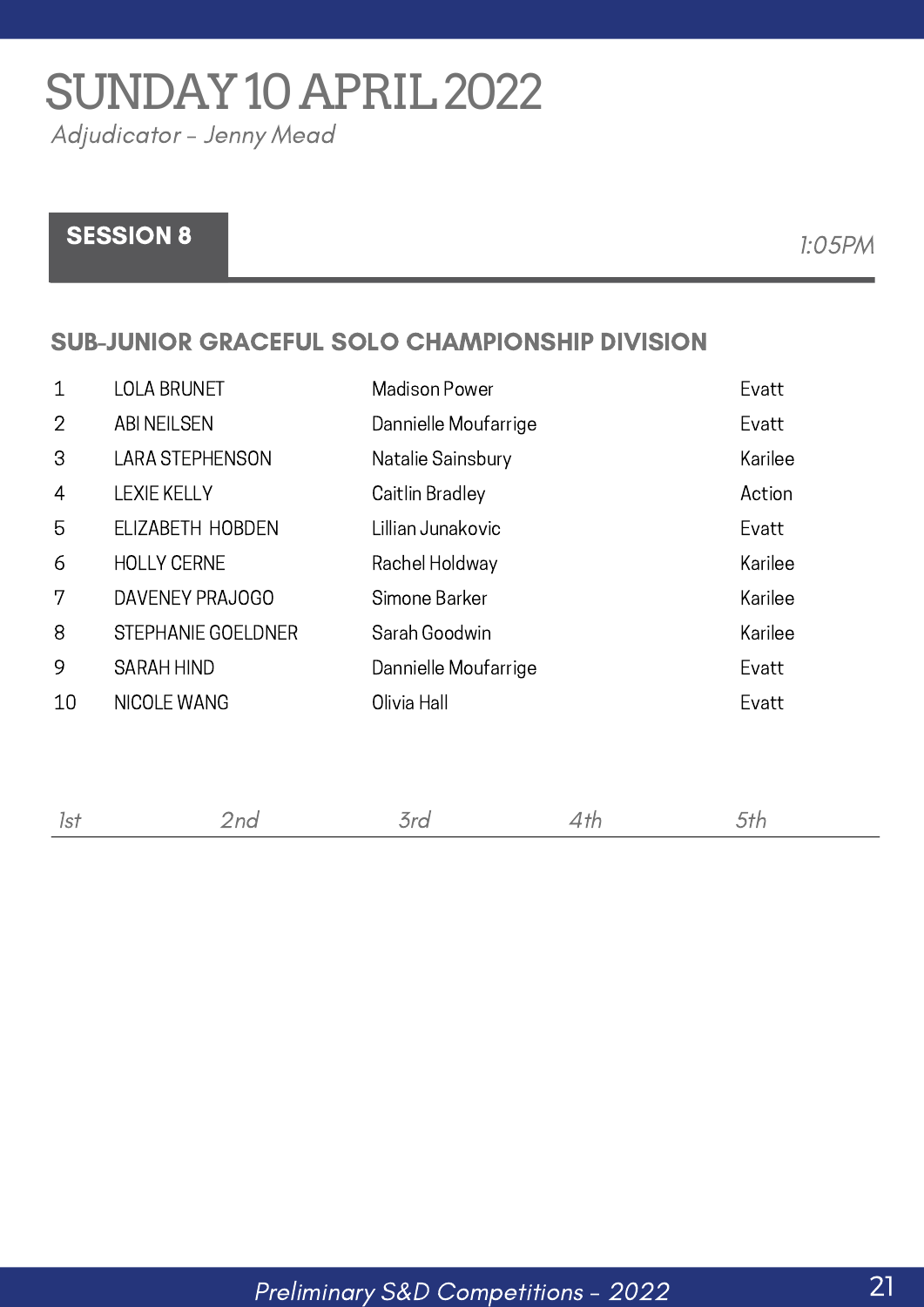#### JUNIOR GRACEFUL SOLO CHAMPIONSHIP DIVISION

| <b>OLIVIA EVESTON</b>    | Jessica Phokos                   | Karilee |
|--------------------------|----------------------------------|---------|
| AMELIE GRAHAM            | Valeria Volkova                  | Joyelle |
| <b>BELLA POPE</b>        | Dannielle Moufarrige             | Evatt   |
| <b>ZOE CERNE</b>         | Rachel Holdway                   | Karilee |
| <b>ANNABELLE FIELD</b>   | Kari Turnbull                    | Evatt   |
| <b>ISLA ELLISON</b>      | Taylor Bye                       | Karilee |
| <b>CHARLI TARGETT</b>    | Simone Barker                    | Evatt   |
| <b>LIBERTY BATMAN</b>    | Taryn Leslie                     | Karilee |
| <b>MACKENZIE HOLDWAY</b> | Rachel Holdway                   | Karilee |
| AMELIE PHOUNPADITH       | Kaitlin Phelan                   | Evatt   |
| <b>HOLLIE DARRAGH</b>    | Kari Turnbull                    | Evatt   |
| <b>CHELSEA KELLY</b>     | Caitlin Bradley & Cherie Bradley | Evatt   |
|                          |                                  |         |
|                          |                                  |         |

| 1st | 2nd | 3rd | 4th<br><i>5th</i> |  |
|-----|-----|-----|-------------------|--|
|-----|-----|-----|-------------------|--|

#### INTERMEDIATE GRACEFUL SOLO DIVISION 1

| $\mathbf 1$    | SOPHIE KNIGHT             | Jessye Muller     | Karilee  |
|----------------|---------------------------|-------------------|----------|
| $\overline{2}$ | <b>ABBIE MATHEW</b>       | Taryn Leslie      | Karilee  |
| 3              | <b>KATE MARTIUS</b>       | Alana Hayduk      | Evatt    |
| 4              | <b>MIA WRIGHT</b>         | Simone Barker     | Karilee  |
| 5              | <b>ELLA ROGERS</b>        | Stacie Howell     | Karilee  |
| 6              | NICOLA SCHAFRIN           | Frances Madaffari | Action   |
| 7              | ELIZABETH BAROULINA       | Valeria Volkova   | Deanne   |
| 8              | <b>ALYSSA PERMAN</b>      | Samantha Bourne   | Karilee  |
| 9              | <b>EMMA KENNEDY</b>       | Emily Lim         | Joyelle  |
| 10             | <b>TALIA DI PLACIDO</b>   | Claire James      | Deanne   |
| 11             | <b>VERONICA BAROULINA</b> | Valeria Volkova   | Joyelle  |
| 12             | ELIZABETH MORTON          | Lisa Wells        | Sylvania |
| 13             | <b>AMBER VINK</b>         | Rachel Holdway    | Karilee  |
|                |                           |                   |          |

|  | _______ |  |
|--|---------|--|
|  |         |  |

#### Preliminary S&D Competitions - 2022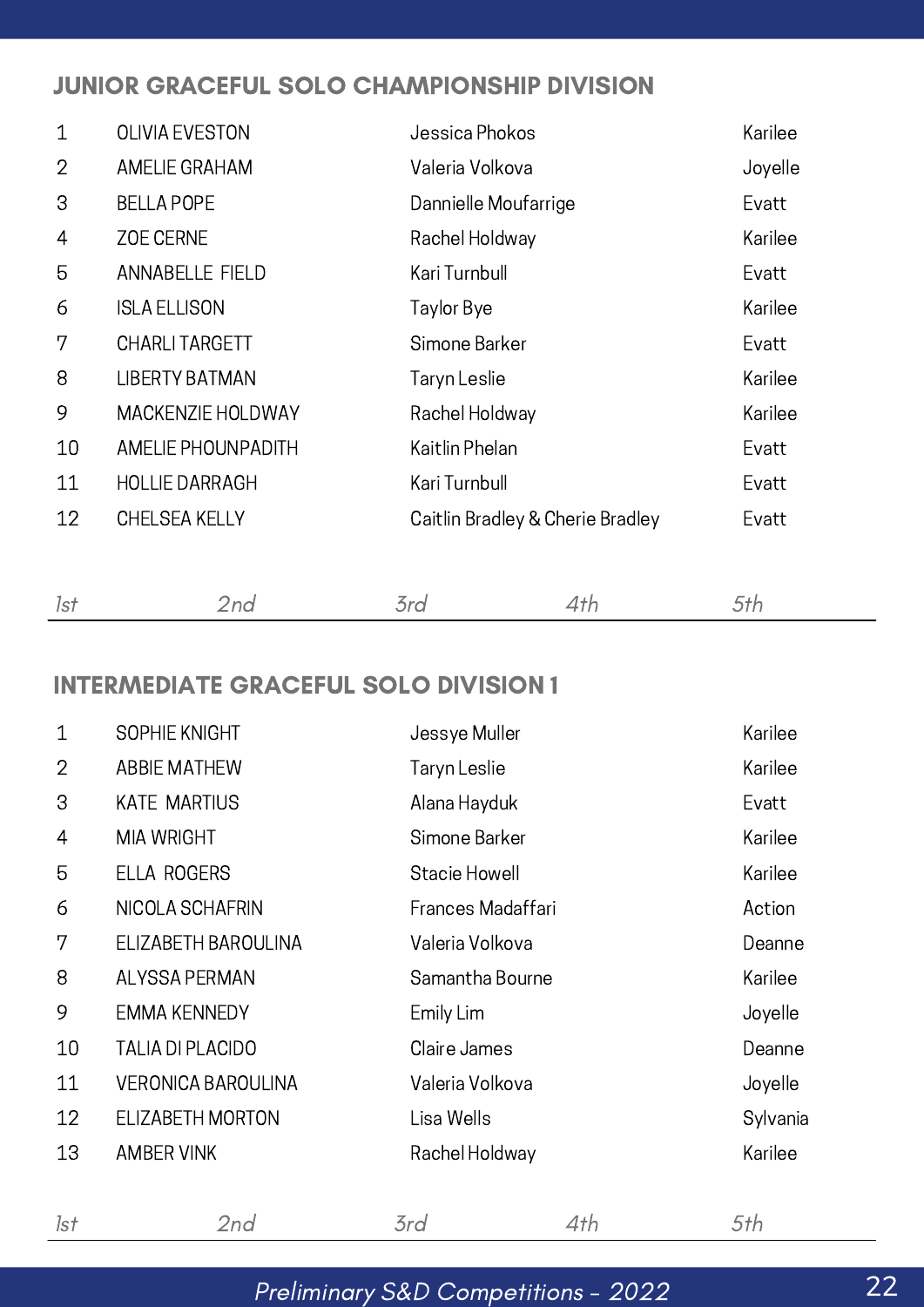#### SENIOR GRACEFUL SOLO DIVISION 1

| $\mathbf{1}$   | <b>ISABELLA LEMOS</b>   | Lisa Wells                  | Sylvania           |
|----------------|-------------------------|-----------------------------|--------------------|
| $\overline{2}$ | <b>TAYLAH PARR</b>      | <b>Tiffany Davies</b>       | Joyelle            |
| 3              | <b>CHARLIZE BARR</b>    | Kelly Urquhart & Sarah Barr | Dowling            |
| 4              | <b>KASEY GALLOWAY</b>   | Jessica Phokos              | Karilee            |
| 5              | <b>SAMANTHA BOURNE</b>  | Taryn Leslie                | Karilee            |
| 6              | <b>ALICE HUMPHRIES</b>  | Hannah Webb                 | Evatt              |
| 7              | <b>LARA HAINES</b>      | Alexandra Andriolo          | <b>Brindabella</b> |
| 8              | <b>EMILY LIM</b>        | Samantha Thomas             | Joyelle            |
| 9              | <b>KATHERINE THOMAS</b> | Katherine Thomas            | Joyelle            |
| 10             | LILLIAN JUNAKOVIC       | Hannah Webb                 | Evatt              |
| 11             | SARAH ADAM              | Taryn Leslie                | Karilee            |
| 12             | <b>MCKINLEY DARBY</b>   | Taylor Bye                  | Karilee            |
| 13             | LOUISA-JANE BARKER      | Simone Barker               | Karilee            |
| 14             | <b>ISABELLA COATES</b>  | Valeria Volkova             | Joyelle            |
| 15             | <b>LEILA RICKMAN</b>    | Amy Percival                | Joyelle            |
| 16             | <b>JOSEPHINE CHABI</b>  | Narelle Drake               | Dowling            |
| 17             | <b>ASHLEY VOWLES</b>    | Vanessa Belsar              | Jayde              |
|                |                         |                             |                    |
|                |                         |                             |                    |

|--|--|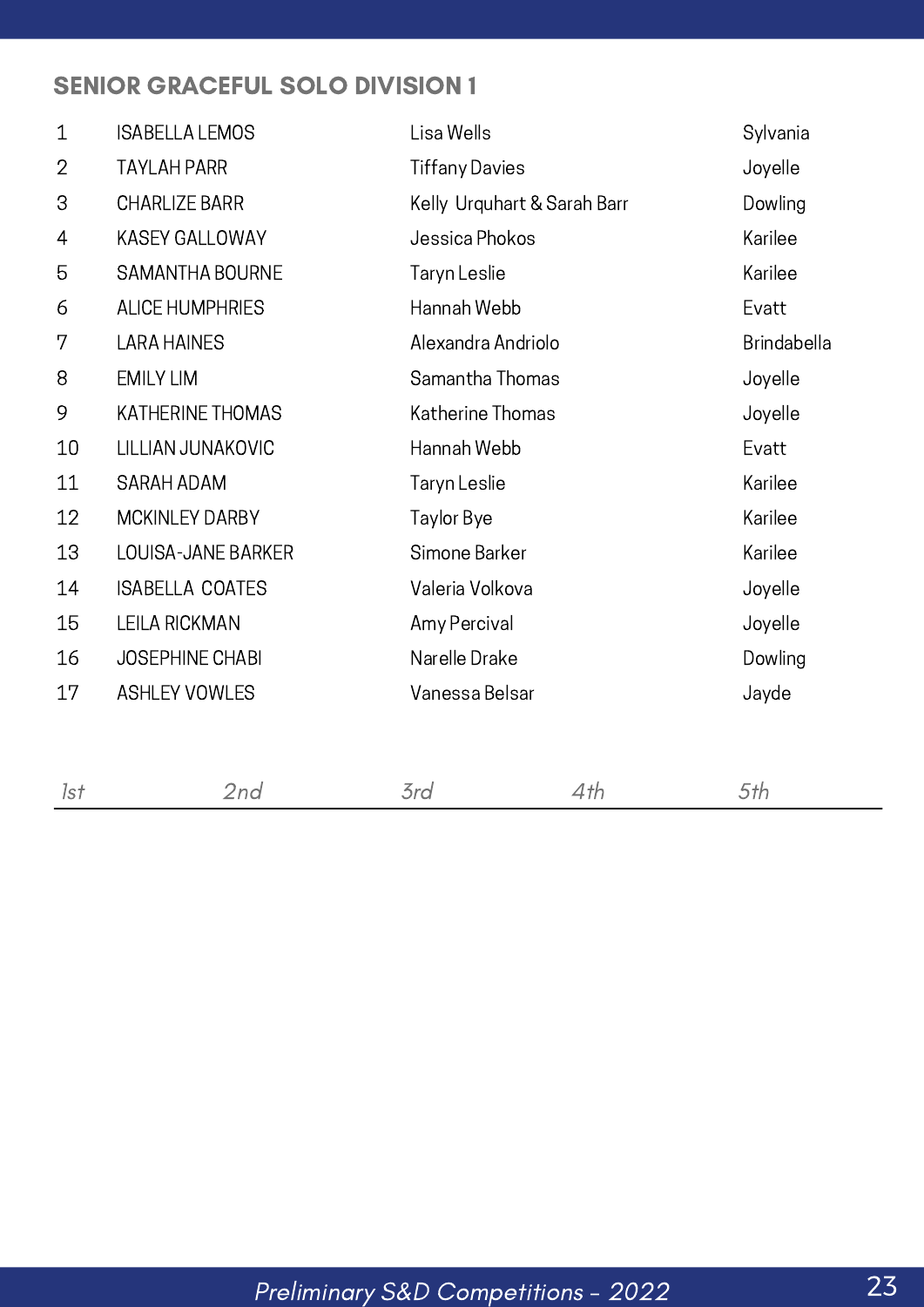## SUNDAY10APRIL2022

Adjudicator - Jenny Mead

### SESSION 9 8 6:20 PM

#### INTERMEDIATE GRACEFUL SOLO CHAMPIONSHIP DIVISION

| $\mathbf 1$    | <b>ASHLEY HAYDUK</b>  | Alana Hayduk                 | Evatt   |
|----------------|-----------------------|------------------------------|---------|
| $\overline{2}$ | SOPHIE HIND           | Dannielle Moufarrige         | Evatt   |
| 3              | <b>ANNIE NOGALIZA</b> | Alexandra Andriolo           | Deanne  |
| $\overline{4}$ | <b>ISABEL TURLEY</b>  | Jacqueline Dunn              | Karilee |
| 5              | <b>BONNIE WILDER</b>  | Taylor Bye                   | Karilee |
| 6              | ANEIRA KOVACS         | <b>Christie Capner</b>       | Action  |
| 7              | CHELSEA WOODWARD      | Rachel Holdway               | Karilee |
| 8              | <b>EVALINA LEE</b>    | Dannielle Moufarrige         | Evatt   |
| 9              | <b>SHARNIE COPAT</b>  | Caitlin Job & Kaari Toivonen | Deanne  |
| 10             | <b>EMILY VU</b>       | Taylor Bye                   | Karilee |
|                |                       |                              |         |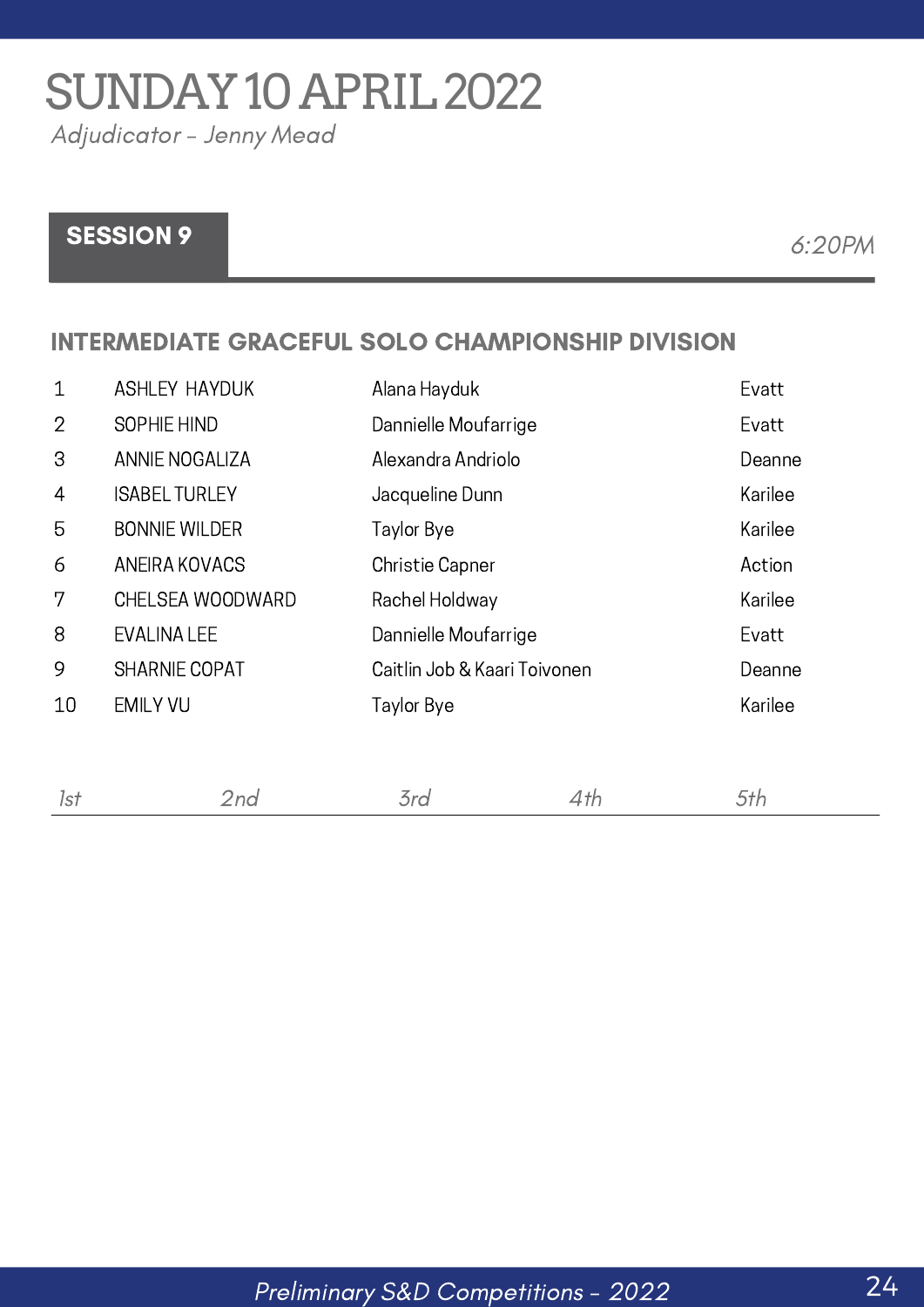#### SENIOR GRACEFUL SOLO CHAMPIONSHIP DIVISION

| $\mathbf{1}$   | <b>CHLOE TAUNTON</b>   | Caitlin Waser   | Deanne  |
|----------------|------------------------|-----------------|---------|
| $\overline{2}$ | LUCIENNE PACIFIQUE     | Mayrah Sonter   | Dowling |
| 3              | <b>SIMONE BARKER</b>   | Jessica Phokos  | Karilee |
| 4              | <b>JANA ETHELL</b>     | Dionne Benson   | Karilee |
| 5              | SOPHIE TAUNTON         | Caitlin Waser   | Deanne  |
| 6              | SAMANTHA THOMAS        | Samantha Thomas | Joyelle |
| 7              | <b>TAYLOR BYE</b>      | Jessica Phokos  | Karilee |
| 8              | <b>ALANA HAYDUK</b>    | Alana Hayduk    | Evatt   |
| 9              | <b>VALERIA VOLKOVA</b> | Valeria Volkova | Joyelle |
| 10             | RHIANA ELFORD          | Caitlin Waser   | Deanne  |
| 11             | <b>OLIVIA PRATT</b>    | Taylor Bye      | Karilee |
| 12             | <b>TARYN LESLIE</b>    | Rachel Holdway  | Karilee |
| 13             | <b>MADISON POWER</b>   | Hannah Webb     | Evatt   |
| 14             | <b>KAARI TOIVONEN</b>  | Caitlin Waser   | Deanne  |
| 15             | JACQUELINE DUNN        | Rachel Holdway  | Karilee |
|                |                        |                 |         |
|                |                        |                 |         |